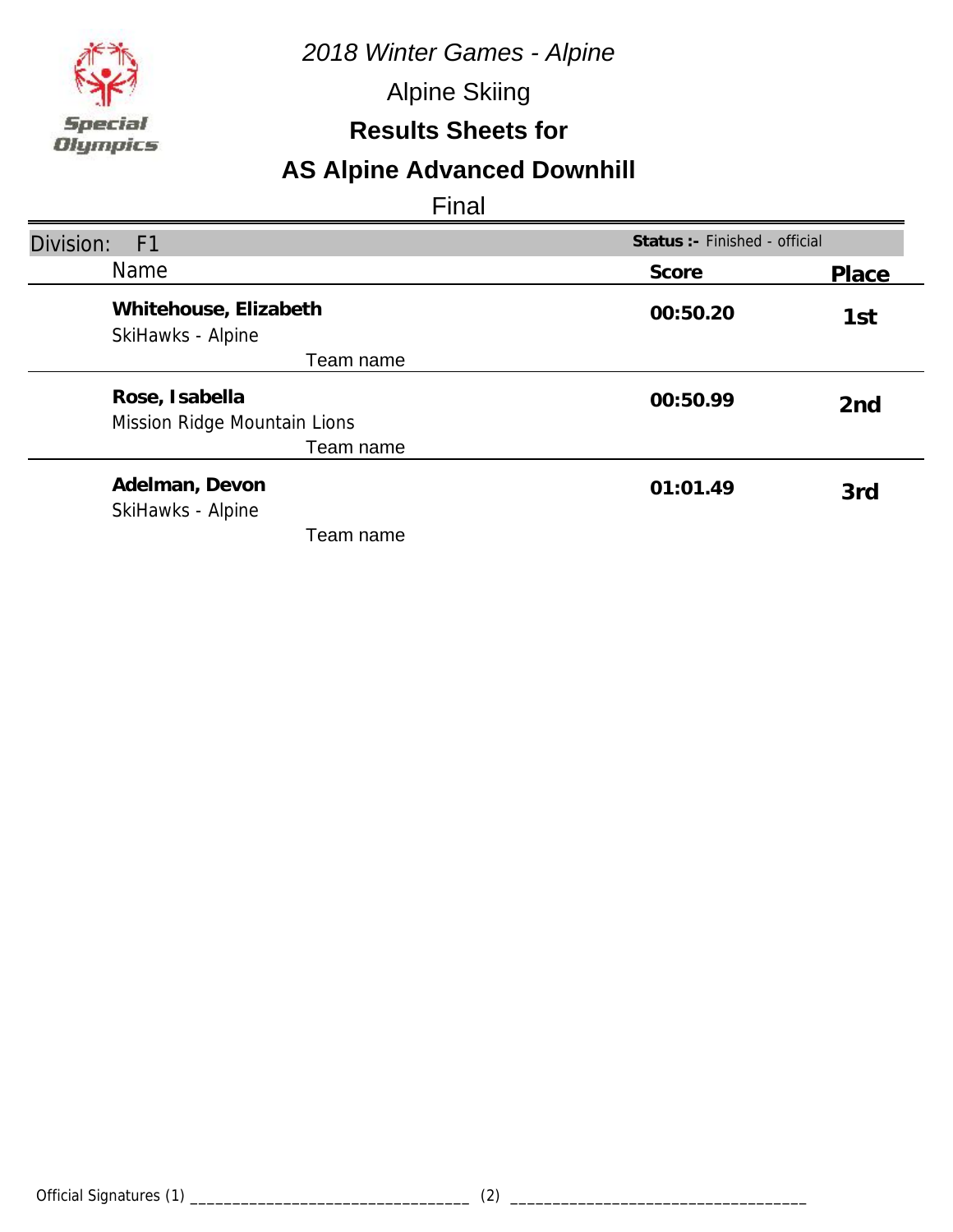

Alpine Skiing

### **Results Sheets for**

# **AS Alpine Advanced Downhill**

| Division:<br>F <sub>2</sub>                                       | Status :- Finished - official |                 |
|-------------------------------------------------------------------|-------------------------------|-----------------|
| <b>Name</b>                                                       | Score                         | Place           |
| Schubothe, Shirley Angelina<br>Sno Phantoms - Alpine<br>Team name | 00:46.25                      | 1st             |
| Van Oppen, Elizabeth Marie<br>Sno Phantoms - Alpine<br>Team name  | 00:50.97                      | 2 <sub>nd</sub> |
| McKeown, Katie<br>SkiHawks - Alpine                               | 00:53.69                      | 3rd             |
| Team name                                                         |                               |                 |
| Gary, Julia<br>SkiHawks - Alpine                                  | 00:54.11                      | 4th             |
| Team name                                                         |                               |                 |
| Friebe, Karen<br>Cascade Ridge Racers - Alpine<br>Team name       | 00:56.07                      | 5th             |
| Shepherd, Catherine<br><b>Bluewood Bombers</b><br>Team name       | 01:00.55                      | 6th             |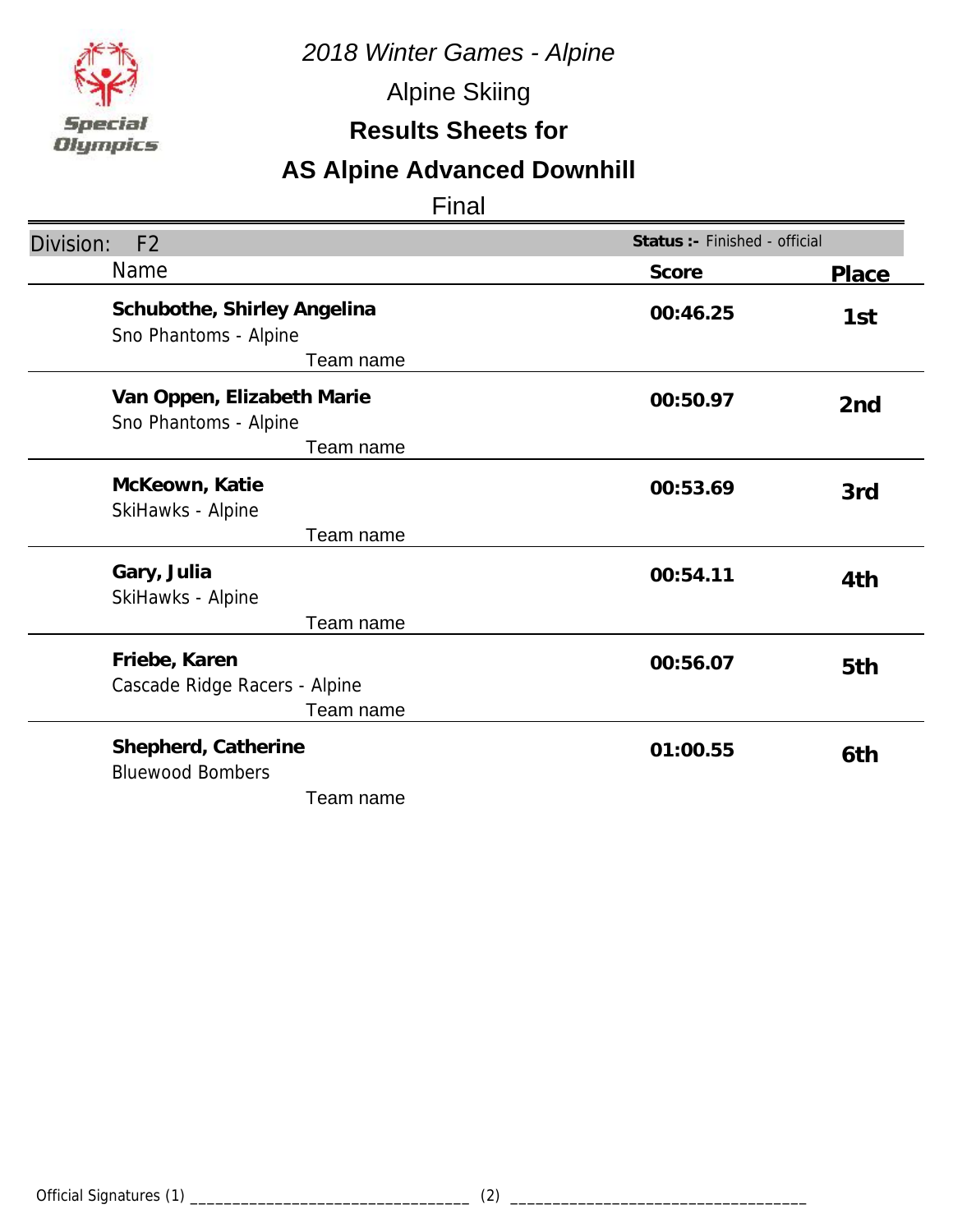*2018 Winter Games - Alpine*

Alpine Skiing

### **Results Sheets for**

# **AS Alpine Advanced Downhill**

| Division:<br>F <sub>3</sub>                     | Status :- Finished - official |                 |
|-------------------------------------------------|-------------------------------|-----------------|
| Name                                            | Score                         | Place           |
| Wilson, Shara Benson<br><b>Riverside Racers</b> | 00:54.92                      | 1st             |
| Team name                                       |                               |                 |
| Kimble, Jo<br>SkiHawks - Alpine                 | 01:00.38                      | 2 <sub>nd</sub> |
| Team name                                       |                               |                 |
| Moose, Kari Lynn<br>SkiHawks - Alpine           | 01:01.83                      | 3rd             |
| Team name                                       |                               |                 |
| Brown, Xan<br>SkiHawks - Alpine                 | 01:05.38                      | 4th             |
| Team name                                       |                               |                 |
| Mougel, Marjorie<br>SkiHawks - Alpine           | 01:11.60                      | 5th             |
| Team name                                       |                               |                 |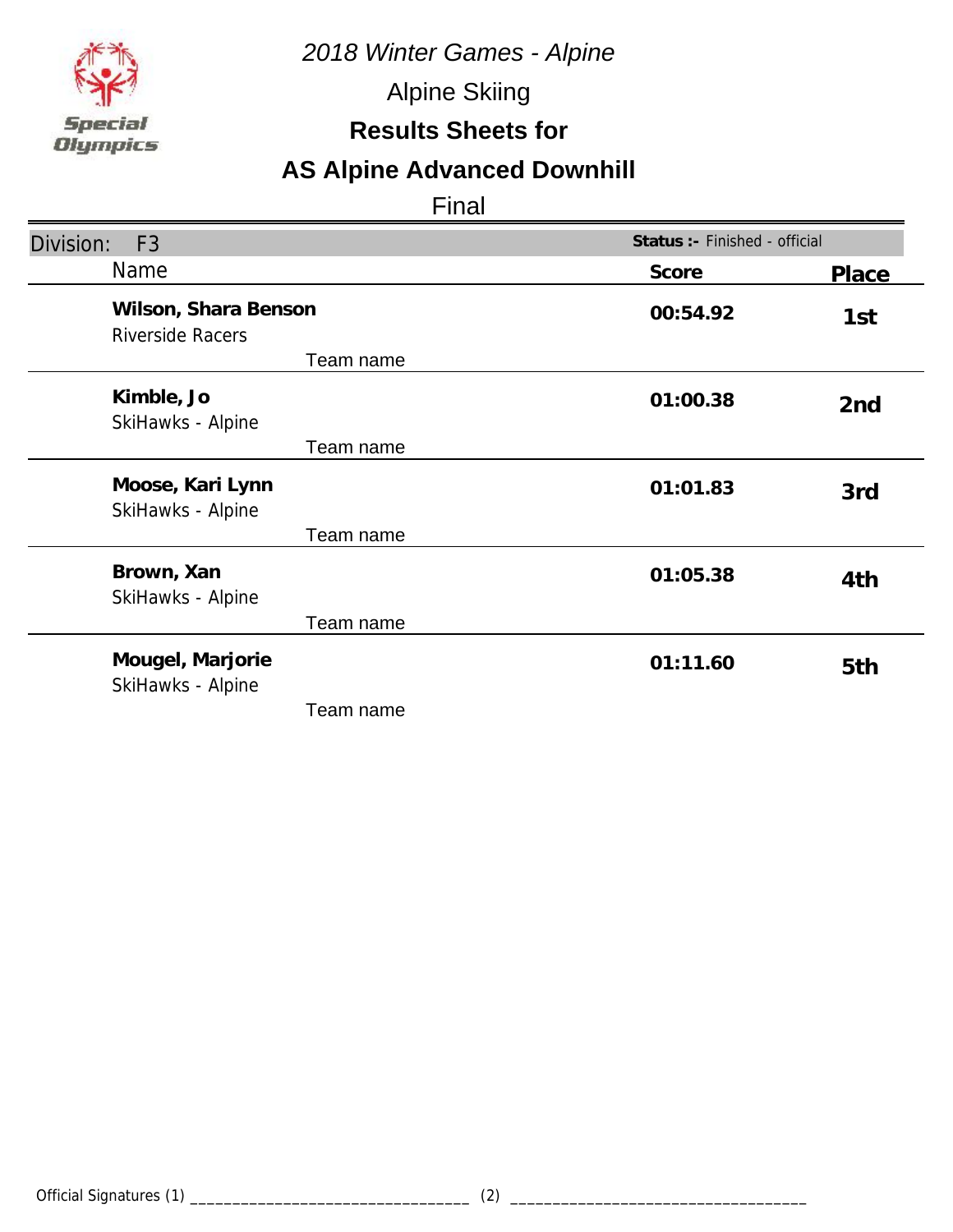

Alpine Skiing

### **Results Sheets for**

# **AS Alpine Advanced Downhill**

| Division:<br>F <sub>4</sub>            | Status :- Finished - official |                 |
|----------------------------------------|-------------------------------|-----------------|
| Name                                   | Score                         | Place           |
| Barry, Christina<br>SkiHawks - Alpine  | 00:52.56                      | 1st             |
| Team name                              |                               |                 |
| McWilliams, Sarah<br>SkiHawks - Alpine | 00:55.64                      | 2 <sub>nd</sub> |
| Team name                              |                               |                 |
| Soha, Stephanie<br>SkiHawks - Alpine   | 00:58.67                      | 3rd             |
| Team name                              |                               |                 |
| Martin, Angela<br>SkiHawks - Alpine    | 01:06.09                      | 4th             |
| Team name                              |                               |                 |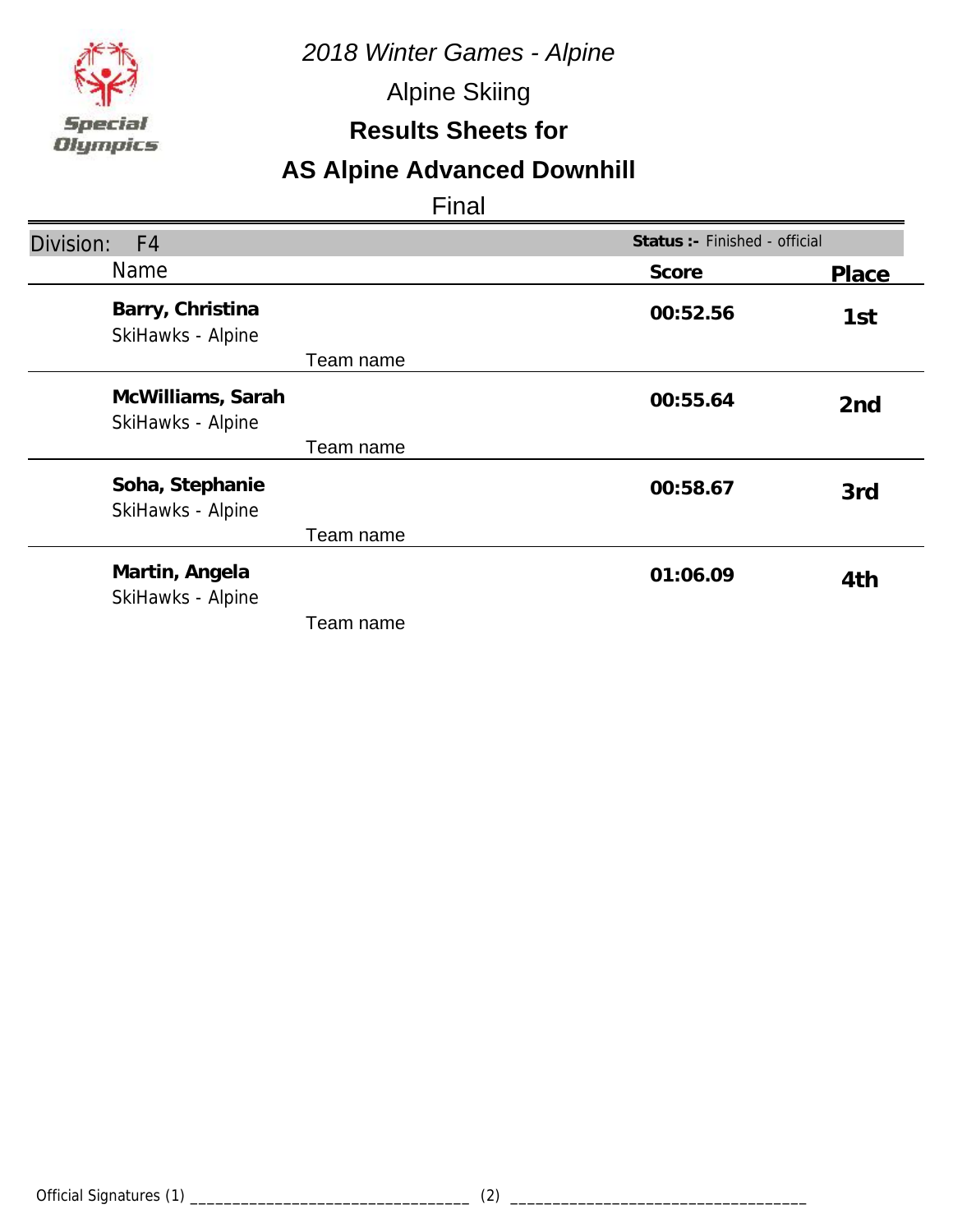*2018 Winter Games - Alpine*

Alpine Skiing

### **Results Sheets for**

# **AS Alpine Advanced Downhill**

| Division:<br>M <sub>1</sub>               | Status : - Finished - official |                 |
|-------------------------------------------|--------------------------------|-----------------|
| Name                                      | Score                          | Place           |
| Colburn, Chase<br><b>Riverside Racers</b> | 00:42.57                       | 1st             |
| Team name                                 |                                |                 |
| Graham, Aidan<br>SkiHawks - Alpine        | 00:53.78                       | 2 <sub>nd</sub> |
| Team name                                 |                                |                 |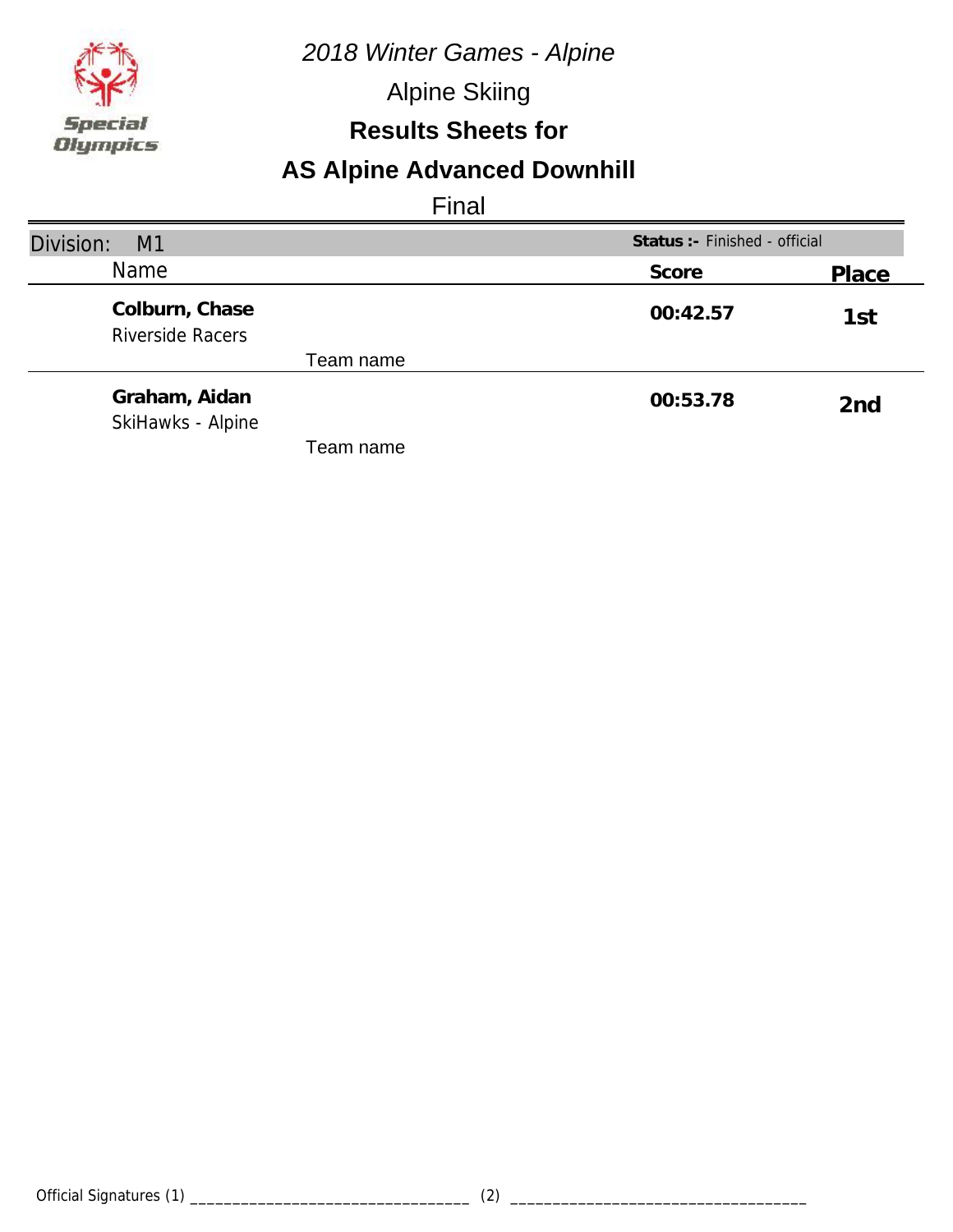

Alpine Skiing

### **Results Sheets for**

# **AS Alpine Advanced Downhill**

| Division:<br>M <sub>2</sub>                                     |          | Status :- Finished - official |  |
|-----------------------------------------------------------------|----------|-------------------------------|--|
| <b>Name</b>                                                     | Score    | Place                         |  |
| Fender, Ashton<br>Cascade Ridge Racers - Alpine                 | 00:48.50 | 1st                           |  |
| Team name                                                       |          |                               |  |
| Nielsen, Connor<br>Tri-Cities Ski Wolves                        | 00:50.76 | 2 <sub>nd</sub>               |  |
| Team name                                                       |          |                               |  |
| Johnescu, Stephen<br>Cascade Ridge Racers - Alpine<br>Team name | 01:07.02 | 3rd                           |  |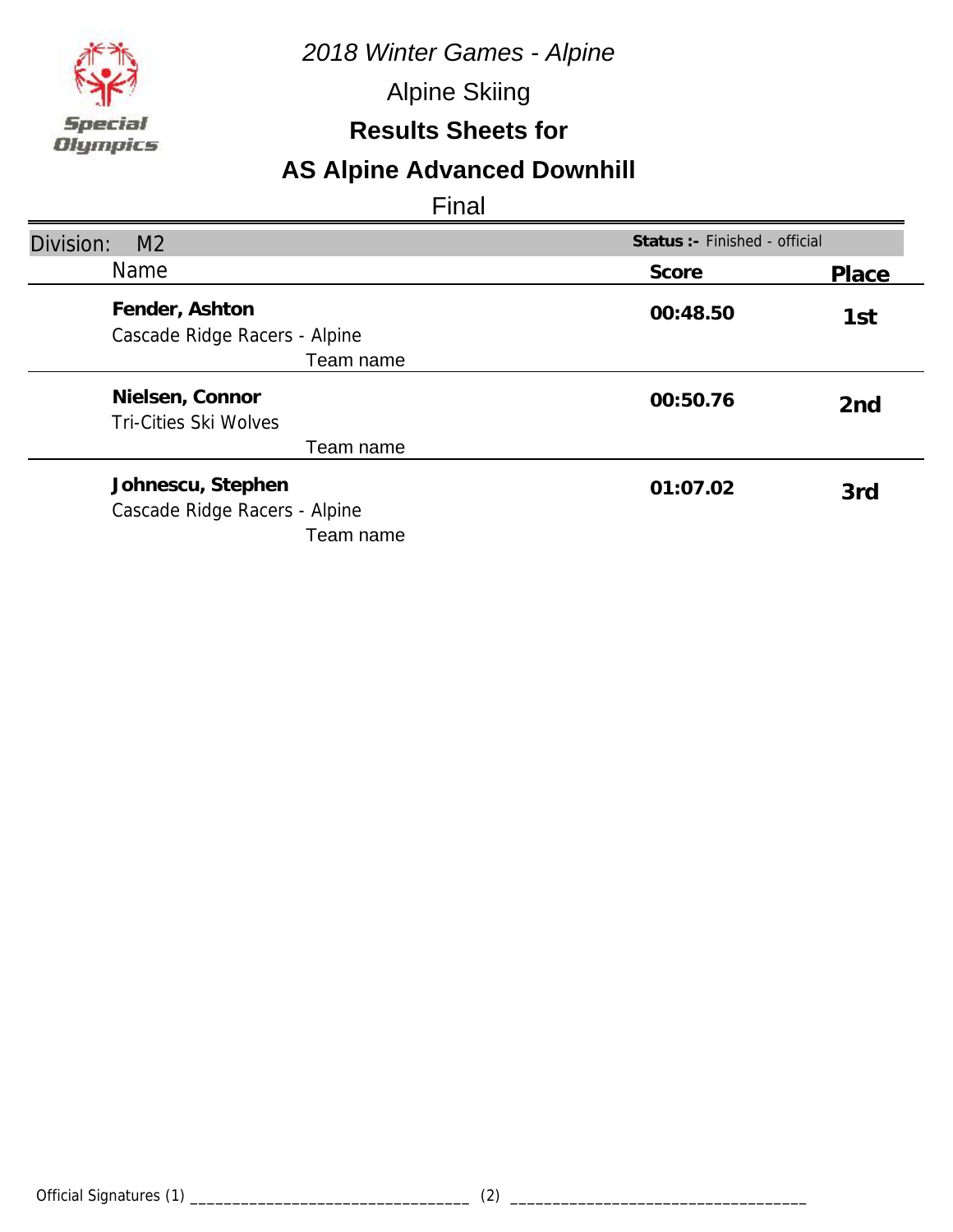

Alpine Skiing

### **Results Sheets for**

# **AS Alpine Advanced Downhill**

| Division:<br>M <sub>3</sub>                     | Status :- Finished - official |                 |
|-------------------------------------------------|-------------------------------|-----------------|
| Name                                            | Score                         | Place           |
| Poor, Skyler<br>Baker 542 Ride-Alpine           | 00:42.62                      | 1st             |
| Team name                                       |                               |                 |
| Johnson, Kyle D.<br>49 Degrees North Stars      | 00:46.31                      | 2 <sub>nd</sub> |
| Team name                                       |                               |                 |
| Kaleikini, Travis N.<br><b>Riverside Racers</b> | 00:48.13                      | 3rd             |
| Team name                                       |                               |                 |
| Dews, Ian<br>SkiHawks - Alpine                  | 00:48.94                      | 4th             |
| Team name                                       |                               |                 |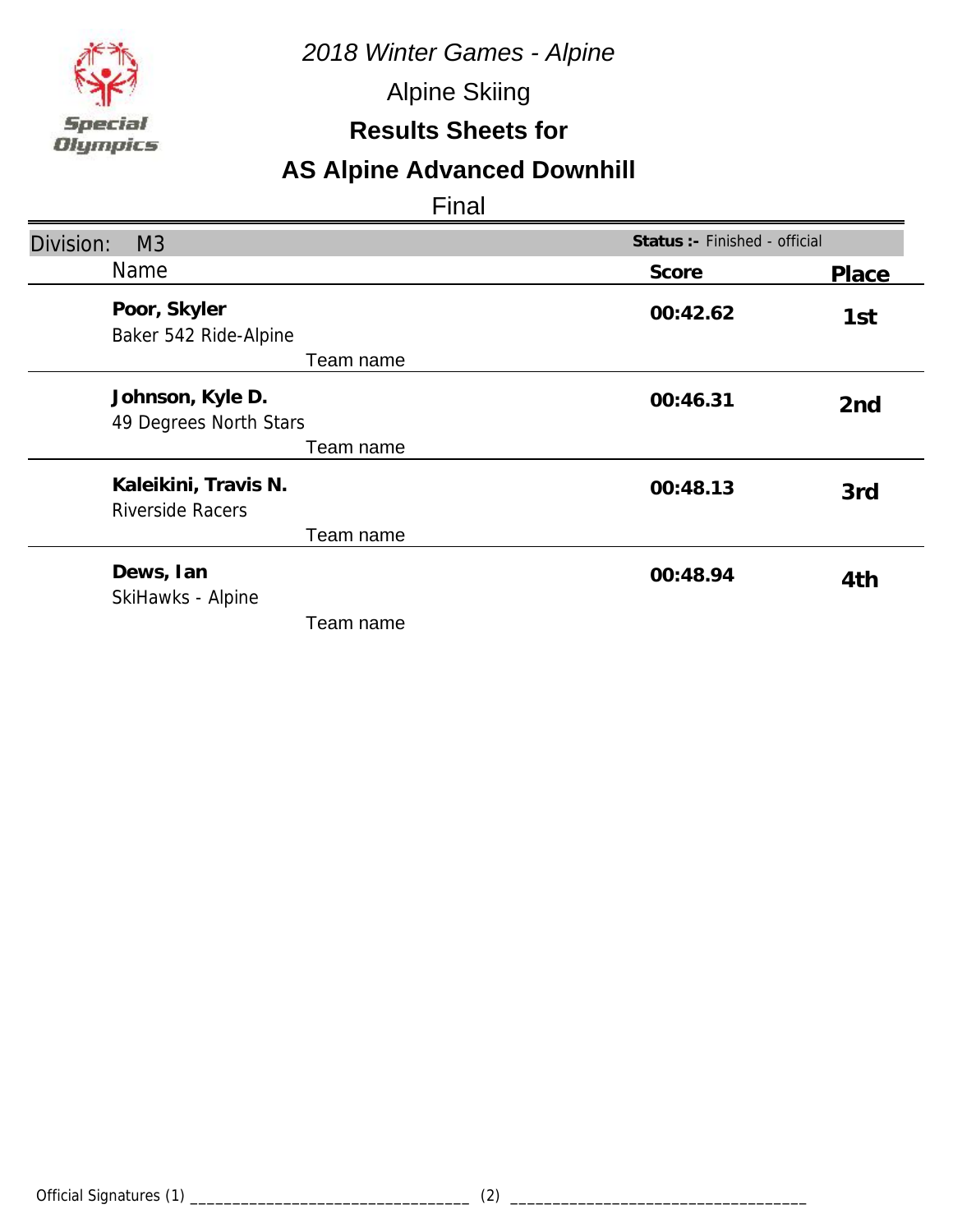

Alpine Skiing

### **Results Sheets for**

# **AS Alpine Advanced Downhill**

| Division:<br>M <sub>4</sub>                                | Status :- Finished - official |                 |
|------------------------------------------------------------|-------------------------------|-----------------|
| Name                                                       | Score                         | <b>Place</b>    |
| Serven, Bruce E.<br>49 Degrees North Stars<br>Team name    | 00:50.88                      | 1st             |
| Meyer, Kenneth<br><b>Bluewood Bombers</b><br>Team name     | 00:51.30                      | 2 <sub>nd</sub> |
| Cloud, Carl<br>Cascade Ridge Racers - Alpine<br>Team name  | 00:51.44                      | 3rd             |
| Travis, Miles<br>SkiHawks - Alpine<br>Team name            | 00:51.59                      | 4th             |
| Caldwell, Dan<br>SkiHawks - Alpine<br>Team name            | 00:52.25                      | 5th             |
| Johnson, Robert K.<br><b>Riverside Racers</b><br>Team name | 00:54.76                      | 6th             |
| Johnson, Tyler B.<br>Spokane Powderhounds<br>Team name     | 00:55.43                      | 7th             |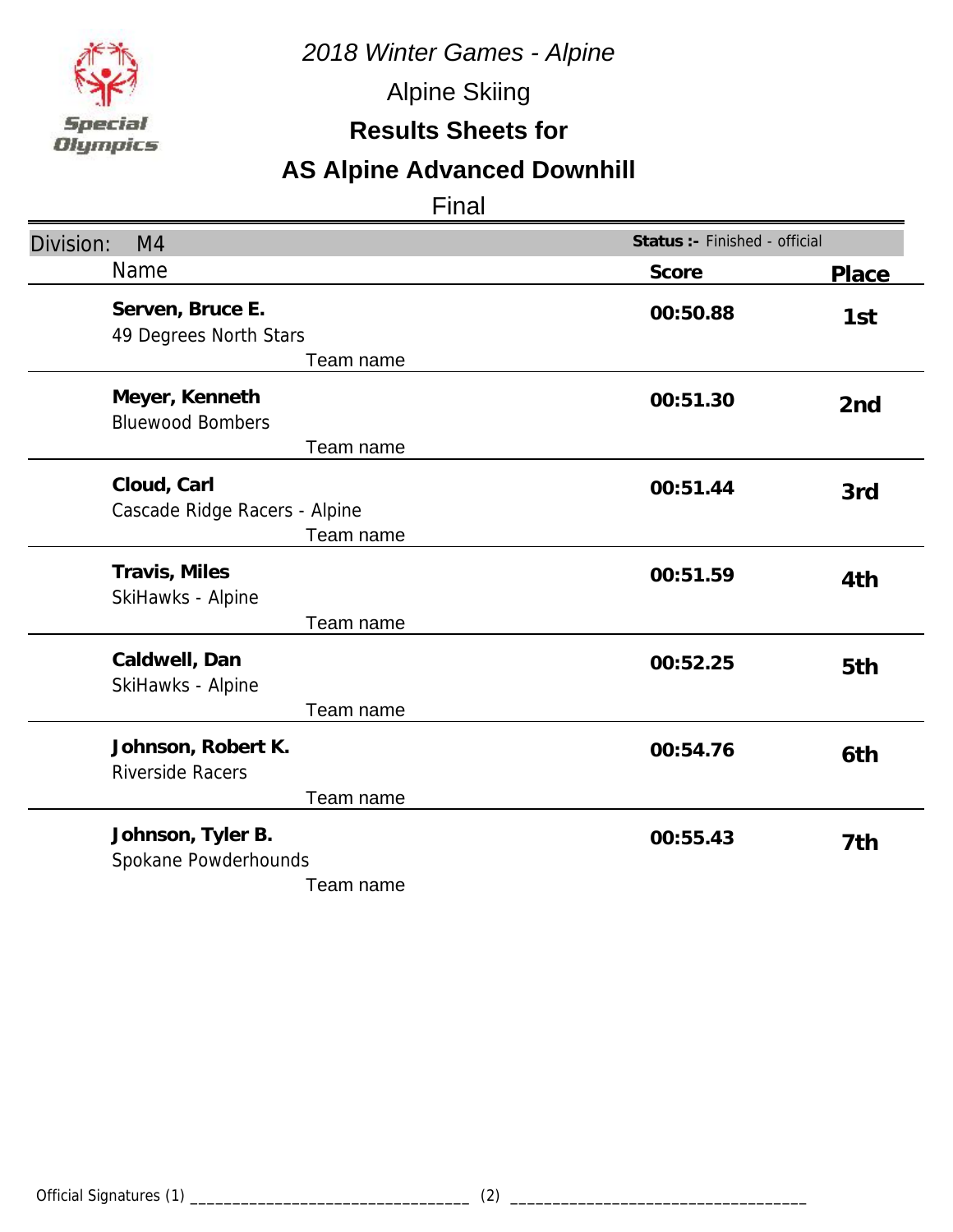

Alpine Skiing

### **Results Sheets for**

# **AS Alpine Advanced Downhill**

| Division:<br>M <sub>5</sub>                  | Status :- Finished - official |                 |
|----------------------------------------------|-------------------------------|-----------------|
| Name                                         | Score                         | Place           |
| McElwrath, Robert<br><b>Bluewood Bombers</b> | 00:56.85                      | 1st             |
| Team name                                    |                               |                 |
| White, Robert<br><b>Bluewood Bombers</b>     | 00:58.80                      | 2 <sub>nd</sub> |
| Team name                                    |                               |                 |
| Unbewust, Jerry<br>Spokane Powderhounds      | 01:00.47                      | 3rd             |
| Team name                                    |                               |                 |
| Storer II, Cecil John<br>Riverside Racers    | 01:03.75                      | 4th             |
| Team name                                    |                               |                 |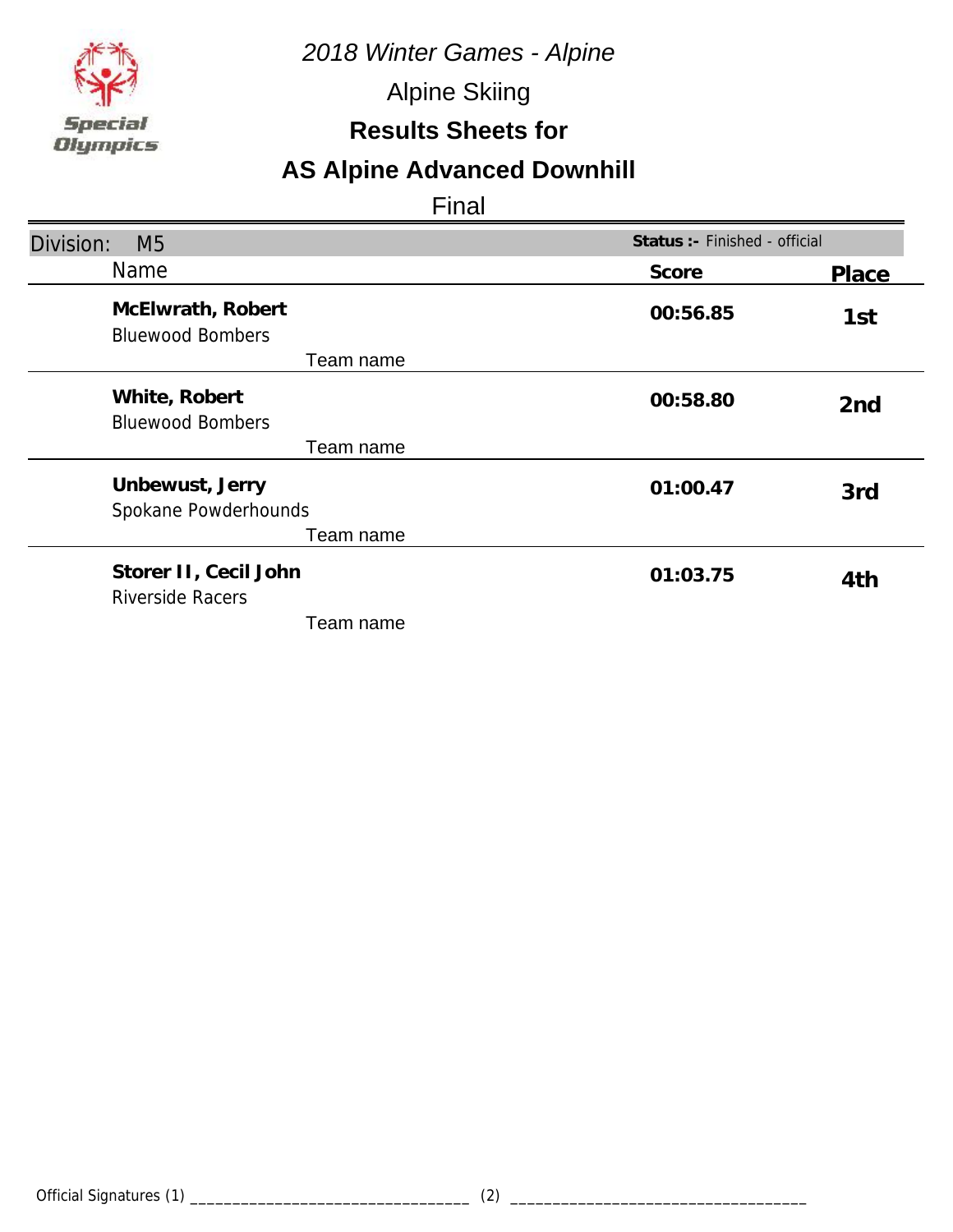

Alpine Skiing

### **Results Sheets for**

# **AS Alpine Advanced Downhill**

| Division:<br>M <sub>6</sub>              |          | Status :- Finished - official |  |
|------------------------------------------|----------|-------------------------------|--|
| <b>Name</b>                              | Score    | Place                         |  |
| Lemmon, Sean<br>SkiHawks - Alpine        | 00:56.94 | 1st                           |  |
| Team name                                |          |                               |  |
| Kinkade, Chris<br>SkiHawks - Alpine      | 00:58.01 | 2 <sub>nd</sub>               |  |
| Team name                                |          |                               |  |
| Ahmann, Shawn<br><b>Bluewood Bombers</b> | 01:02.92 | 3rd                           |  |
| Team name                                |          |                               |  |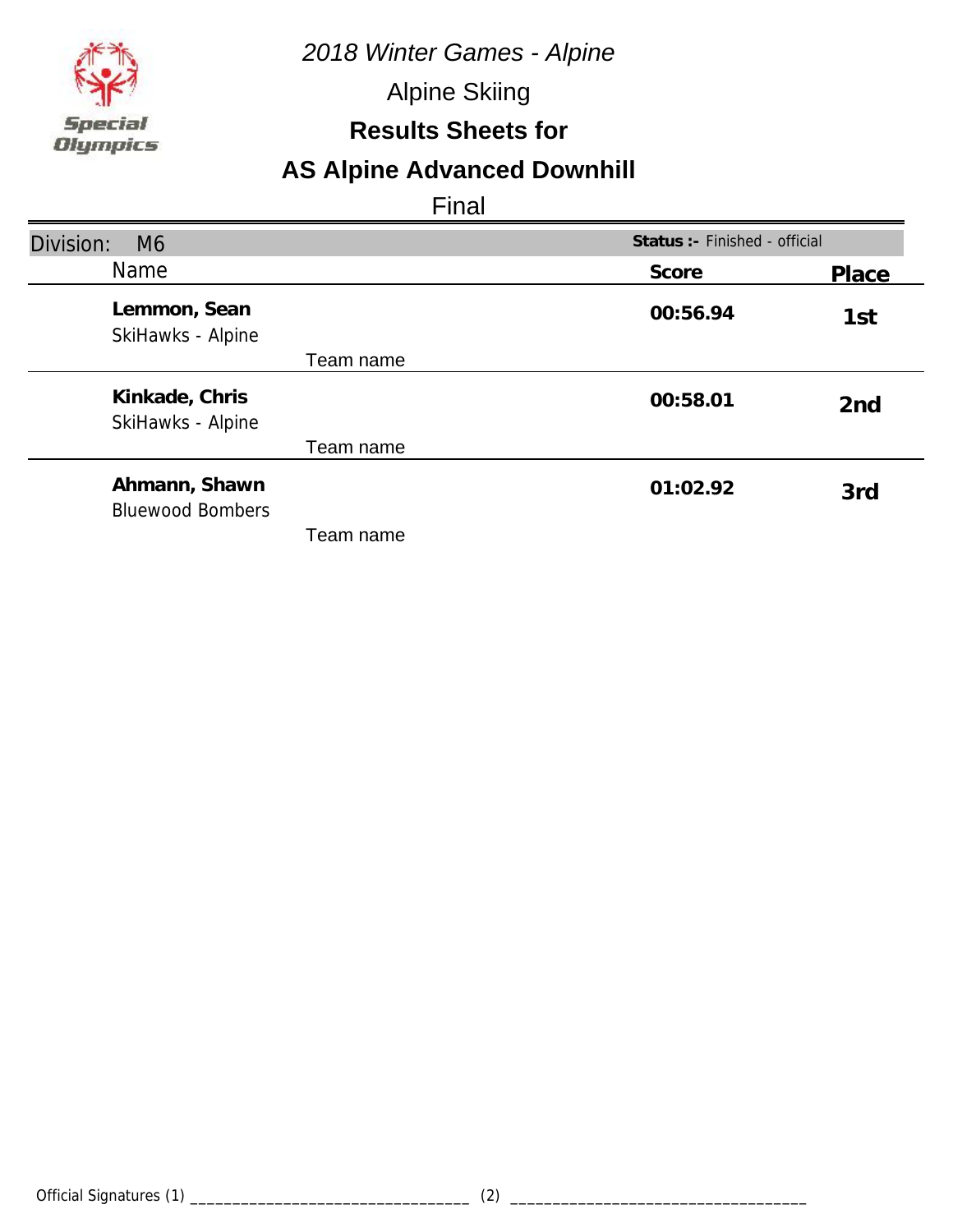

Alpine Skiing

### **Results Sheets for**

# **AS Alpine Advanced Downhill**

| Division:<br>M <sub>7</sub>                                 |          | Status : - Finished - official |  |
|-------------------------------------------------------------|----------|--------------------------------|--|
| Name                                                        | Score    | Place                          |  |
| Sudbeck, James<br>Sno Phantoms - Alpine                     | 01:02.23 | 1st                            |  |
| Team name                                                   |          |                                |  |
| Young, Evan P.<br><b>Tri-Cities Ski Wolves</b>              | 01:06.57 | 2 <sub>nd</sub>                |  |
| Team name                                                   |          |                                |  |
| Uhler, Travis<br>Cascade Ridge Racers - Alpine<br>Team name | 01:11.73 | 3rd                            |  |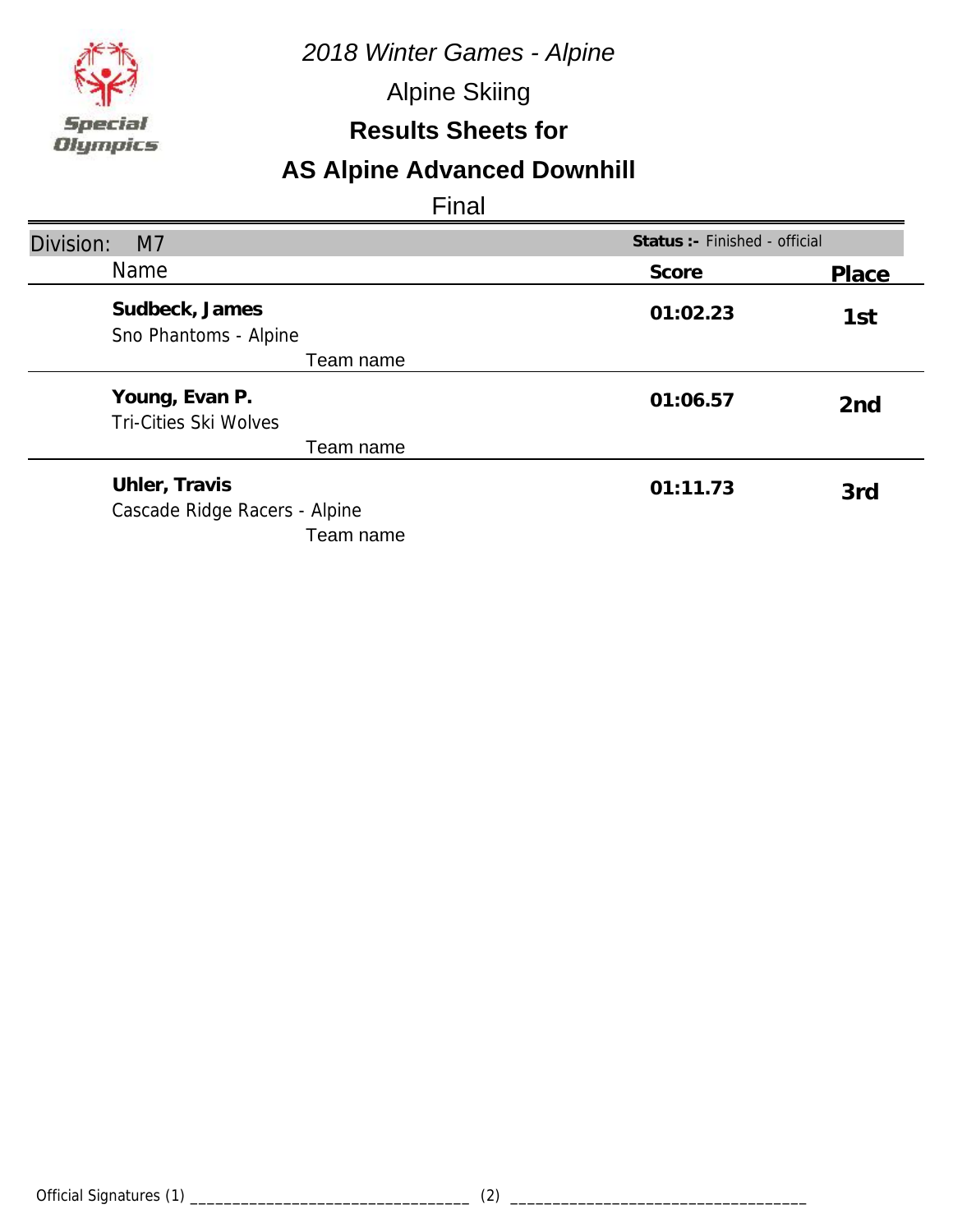

Alpine Skiing

**Results Sheets for**

# **AS Alpine Advanced Unified Downhill**

| Division:<br>M1                               | Status :- Finished - official |                 |
|-----------------------------------------------|-------------------------------|-----------------|
| Name                                          | Score                         | Place           |
| Hartley, Reid<br>Baker 542 Ride-Alpine        | 00:53.68                      | 1st             |
| Team name Hartley/Henderso                    |                               |                 |
| Henderson, Chandler<br>Baker 542 Ride-Alpine  | 00:37.80                      | 1st             |
| Team name Hartley/Henderso                    |                               |                 |
| Henson, Jason<br>Baker 542 Ride-Alpine        | 00:45.97                      | 2 <sub>nd</sub> |
| Team name Henson/Henson                       |                               |                 |
| Henson, Nicholas<br>Baker 542 Ride-Alpine     | 00:56.97                      | 2nd             |
| Team name Henson/Henson                       |                               |                 |
| Watson, Sydney<br>Baker 542 Ride-Alpine       | 01:12.36                      | 3rd             |
| Team name Watson/Watson                       |                               |                 |
| Watson, Terry Dustin<br>Baker 542 Ride-Alpine | 00:39.85                      | 3rd             |
| Team name Watson/Watson                       |                               |                 |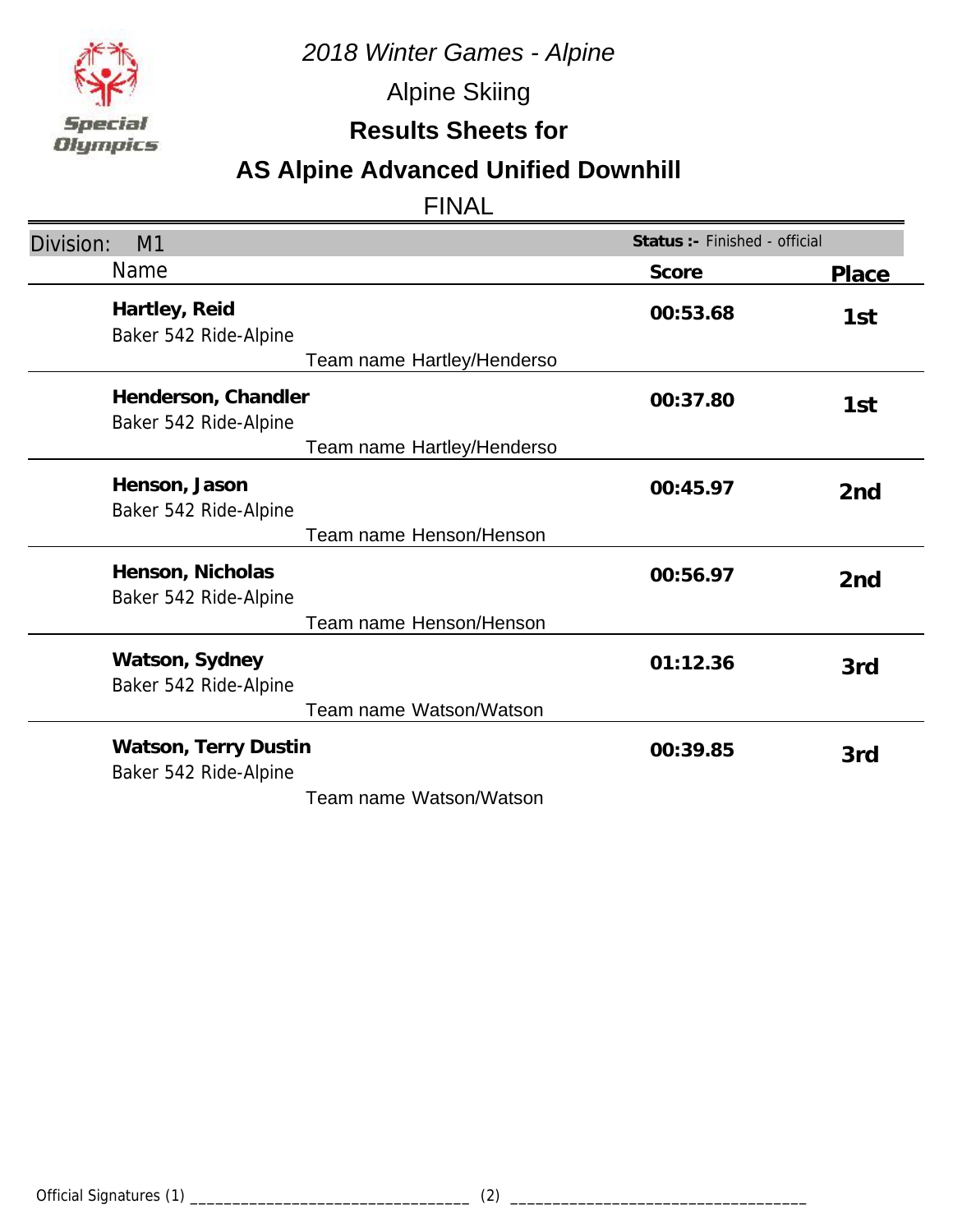

Alpine Skiing

**Results Sheets for**

# **AS Alpine Advanced Unified Downhill**

| M <sub>2</sub><br>Division:                                           | Status :- Finished - official |                 |
|-----------------------------------------------------------------------|-------------------------------|-----------------|
| <b>Name</b>                                                           | Score                         | <b>Place</b>    |
| Dalrymple, Colin<br>SkiHawks - Alpine<br>Team name Dalrymple / Silves | 00:38.28                      | 1st             |
| Silvestri, Colin<br>SkiHawks - Alpine<br>Team name Dalrymple / Silves | 00:52.72                      | 1st             |
| Bookter, Colby<br>SkiHawks - Alpine                                   | 00:51.10                      | 2 <sub>nd</sub> |
| Team name Herrera/Bookter                                             |                               |                 |
| Herrera, Carlos E<br>SkiHawks - Alpine                                | 00:48.45                      | 2 <sub>nd</sub> |
| Team name Herrera/Bookter                                             |                               |                 |
| Carter, William (Scott)<br>SkiHawks - Alpine                          | 00:40.84                      | 3rd             |
| Team name Carter/Claussen                                             |                               |                 |
| Claussen, Kari<br>SkiHawks - Alpine                                   | 00:58.96                      | 3rd             |
| Team name Carter/Claussen                                             |                               |                 |
| Fairweather, Shane Cody<br>49 Degrees North Stars                     | 01:03.02                      | 4th             |
| Team name 49 Degrees North                                            |                               |                 |
| Reinhardt, Douglas I<br>49 Degrees North Stars                        | 00:42.72                      | 4th             |
| Team name 49 Degrees North                                            |                               |                 |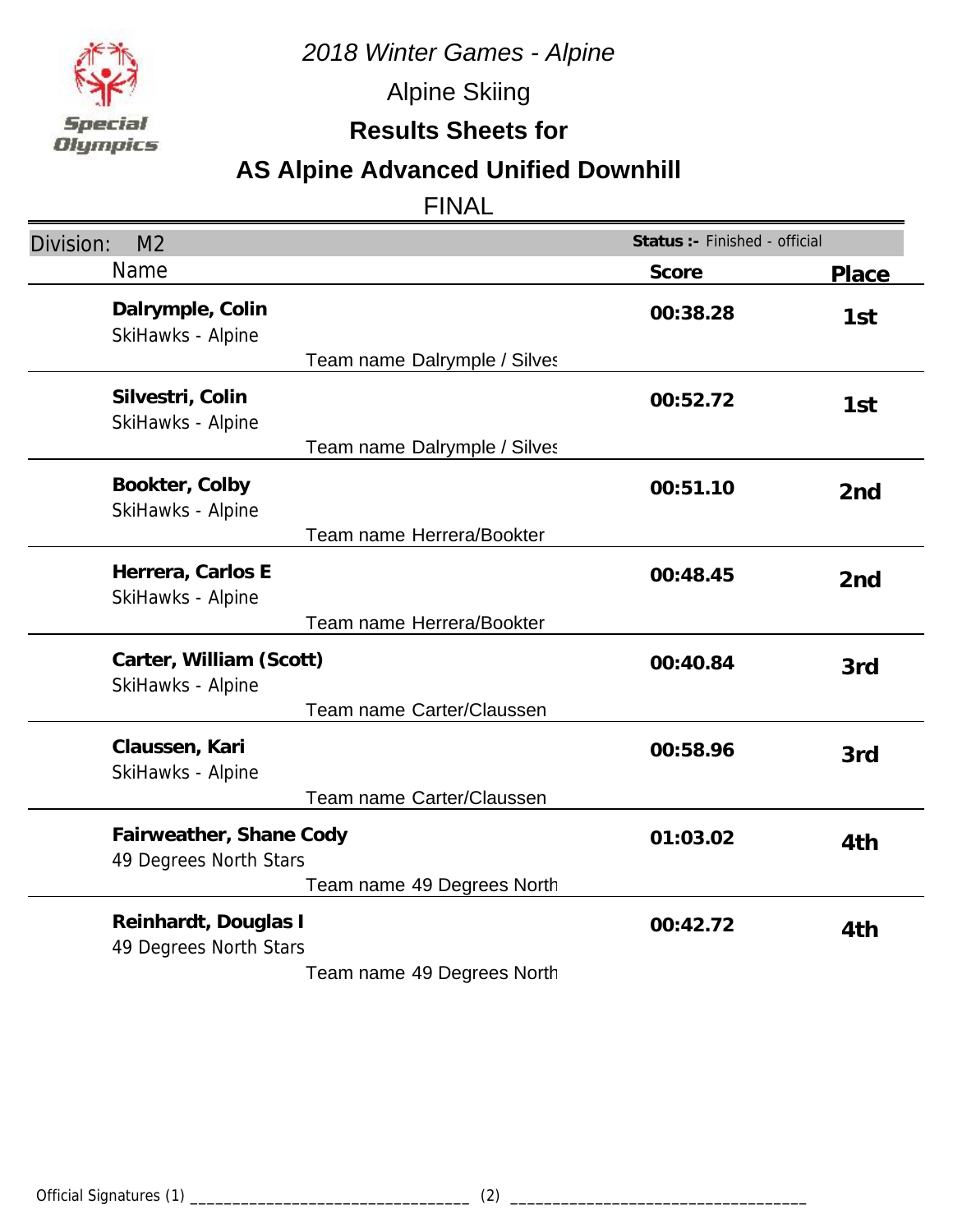

Alpine Skiing

### **Results Sheets for**

# **AS Alpine Intermediate Downhill**

| Division:<br>F1                                 |          | Status :- Finished - official |  |
|-------------------------------------------------|----------|-------------------------------|--|
| <b>Name</b>                                     | Score    | Place                         |  |
| Trower, Coreena<br><b>Riverside Racers</b>      | 00:27.97 | 1st                           |  |
| Team name                                       |          |                               |  |
| Jensen, Brianna<br>Mission Ridge Mountain Lions | 00:29.75 | 2 <sub>nd</sub>               |  |
| Team name                                       |          |                               |  |
| Conanan, Gabriella<br>SkiHawks - Alpine         | 00:38.50 | 3rd                           |  |
| Team name                                       |          |                               |  |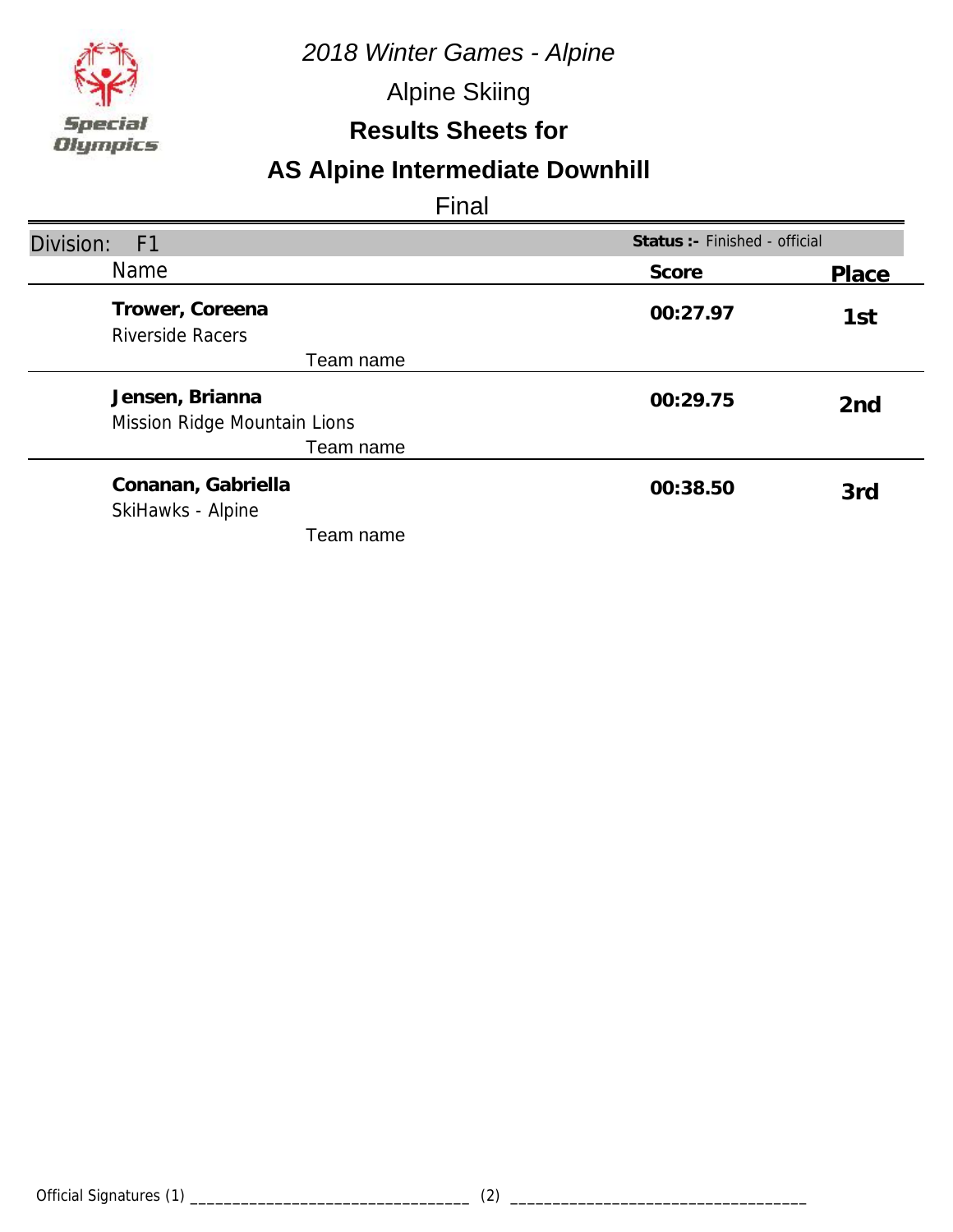

Alpine Skiing

### **Results Sheets for**

# **AS Alpine Intermediate Downhill**

| Division:<br>F <sub>2</sub>                      |          | Status : - Finished - official |  |
|--------------------------------------------------|----------|--------------------------------|--|
| <b>Name</b>                                      | Score    | Place                          |  |
| Barrett, Marcia<br>Cascade Ridge Racers - Alpine | 00:25.03 | 1st                            |  |
| Team name                                        |          |                                |  |
| Ward, Morgan<br>SkiHawks - Alpine                | 00:25.34 | 2 <sub>nd</sub>                |  |
| Team name                                        |          |                                |  |
| Hicks, Christina M.<br><b>Riverside Racers</b>   | 00:26.81 | 3rd                            |  |
| Team name                                        |          |                                |  |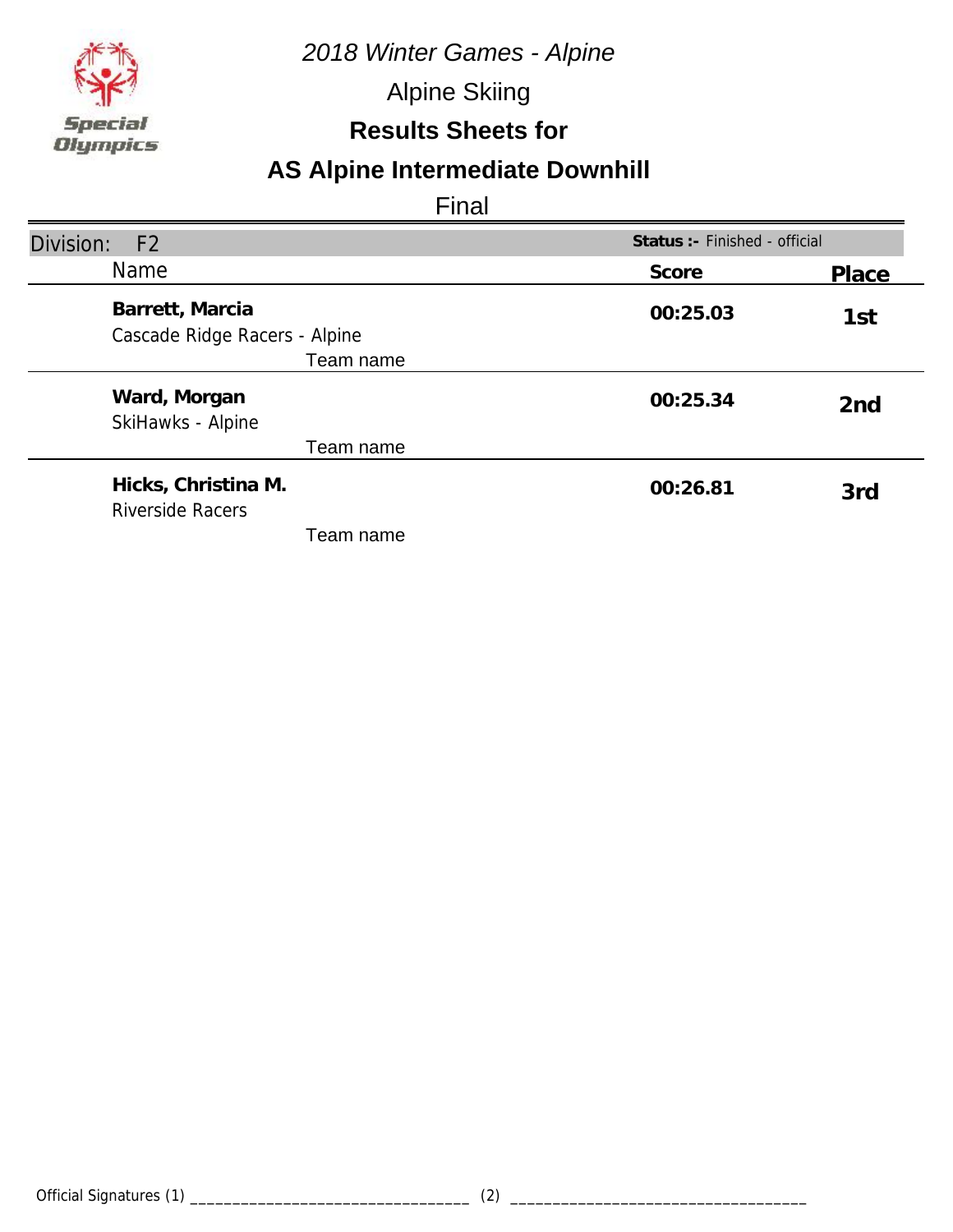

Alpine Skiing

### **Results Sheets for**

# **AS Alpine Intermediate Downhill**

| Division:<br>F <sub>3</sub>                                | Status :- Finished - official |        |
|------------------------------------------------------------|-------------------------------|--------|
| Name                                                       | Score                         | Place  |
| Comer, Heather A.<br>Spokane Powderhounds<br>Team name     | 00:24.81                      | 1st    |
| Berriochoa, Megan<br>Spokane Powderhounds<br>Team name     | 00:26.47                      | 2nd    |
| Swain, Linda<br>Cascade Ridge Racers - Alpine<br>Team name | 00:33.34                      | 3rd    |
| Duffy, Andrea<br>SkiHawks - Alpine<br>Team name            | 00:38.32                      | 4th    |
| Hajostek, Kelli<br><b>Riverside Racers</b><br>Team name    | <b>DQ</b>                     | $\cup$ |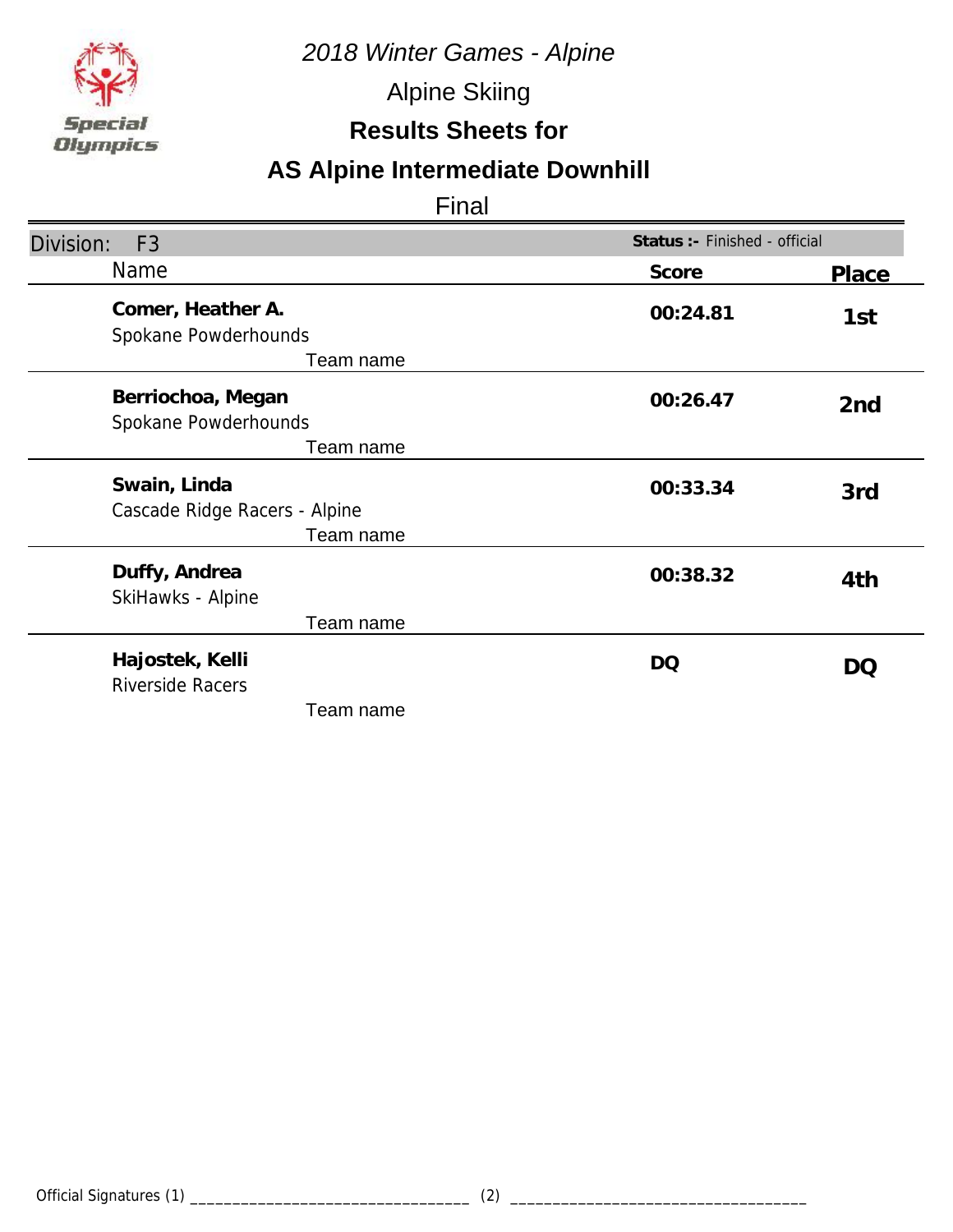

Alpine Skiing

### **Results Sheets for**

# **AS Alpine Intermediate Downhill**

| Division:<br>F4                                |          | Status : - Finished - official |  |
|------------------------------------------------|----------|--------------------------------|--|
| <b>Name</b>                                    | Score    | Place                          |  |
| Boschker, Kathleen<br><b>Bluewood Bombers</b>  | 00:35.04 | 1st                            |  |
| Team name                                      |          |                                |  |
| Vidos, Monica<br>Cascade Ridge Racers - Alpine | 00:36.75 | 2 <sub>nd</sub>                |  |
| Team name                                      |          |                                |  |
| McLaughlin, Kelly<br>SkiHawks - Alpine         | 00:40.56 | 3rd                            |  |
| Team name                                      |          |                                |  |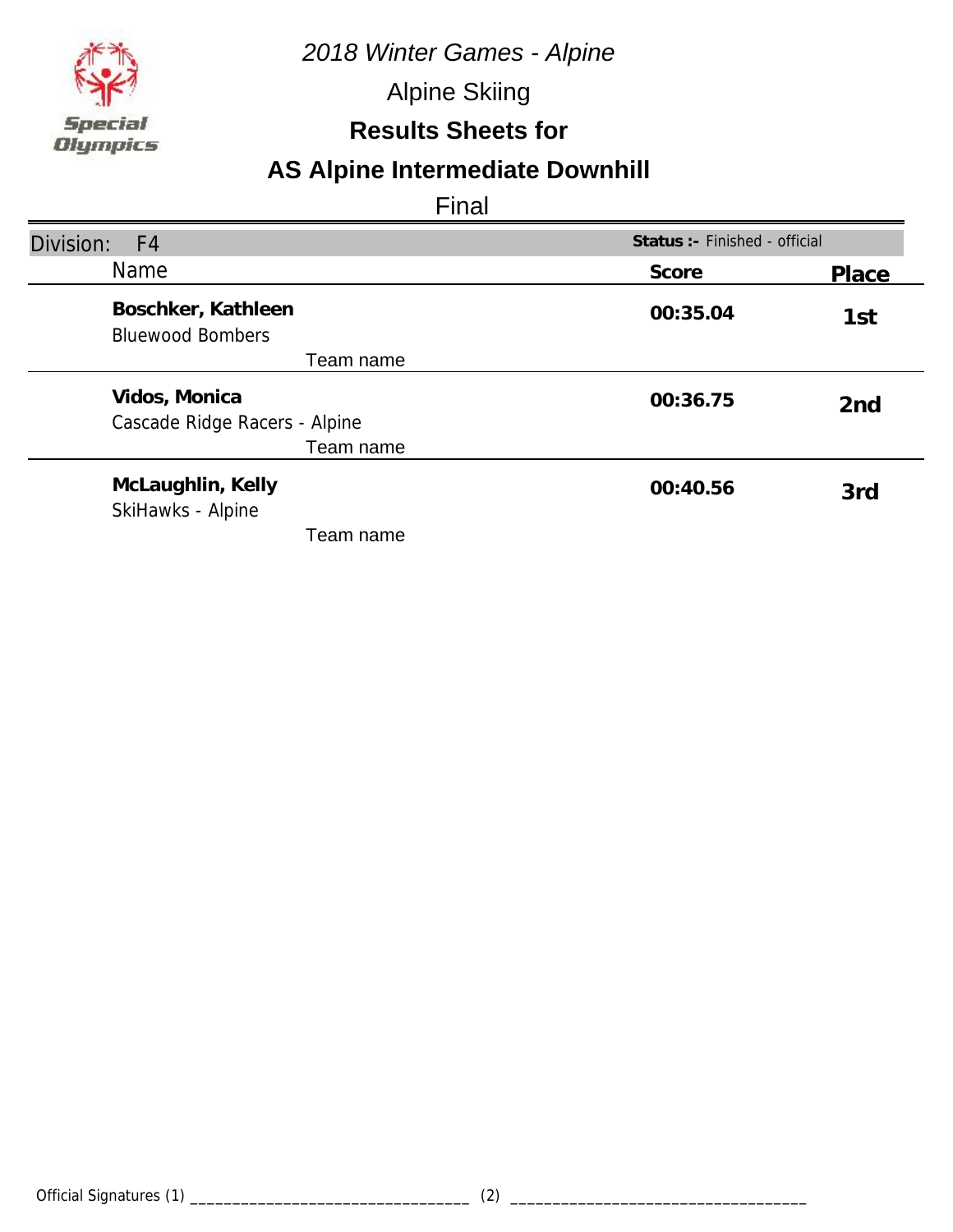

Alpine Skiing

### **Results Sheets for**

# **AS Alpine Intermediate Downhill**

| Division:<br>F <sub>5</sub>                    |          | Status :- Finished - official |  |
|------------------------------------------------|----------|-------------------------------|--|
| <b>Name</b>                                    | Score    | Place                         |  |
| Unruh, Karen J.<br>Spokane Powderhounds        | 00:38.47 | 1st                           |  |
| Team name                                      |          |                               |  |
| Ortega, Angela<br><b>Tri-Cities Ski Wolves</b> | 00:51.18 | 2 <sub>nd</sub>               |  |
| Team name                                      |          |                               |  |
| Moulin, Charlotte<br>SkiHawks - Alpine         | 01:00.15 | 3rd                           |  |
| Team name                                      |          |                               |  |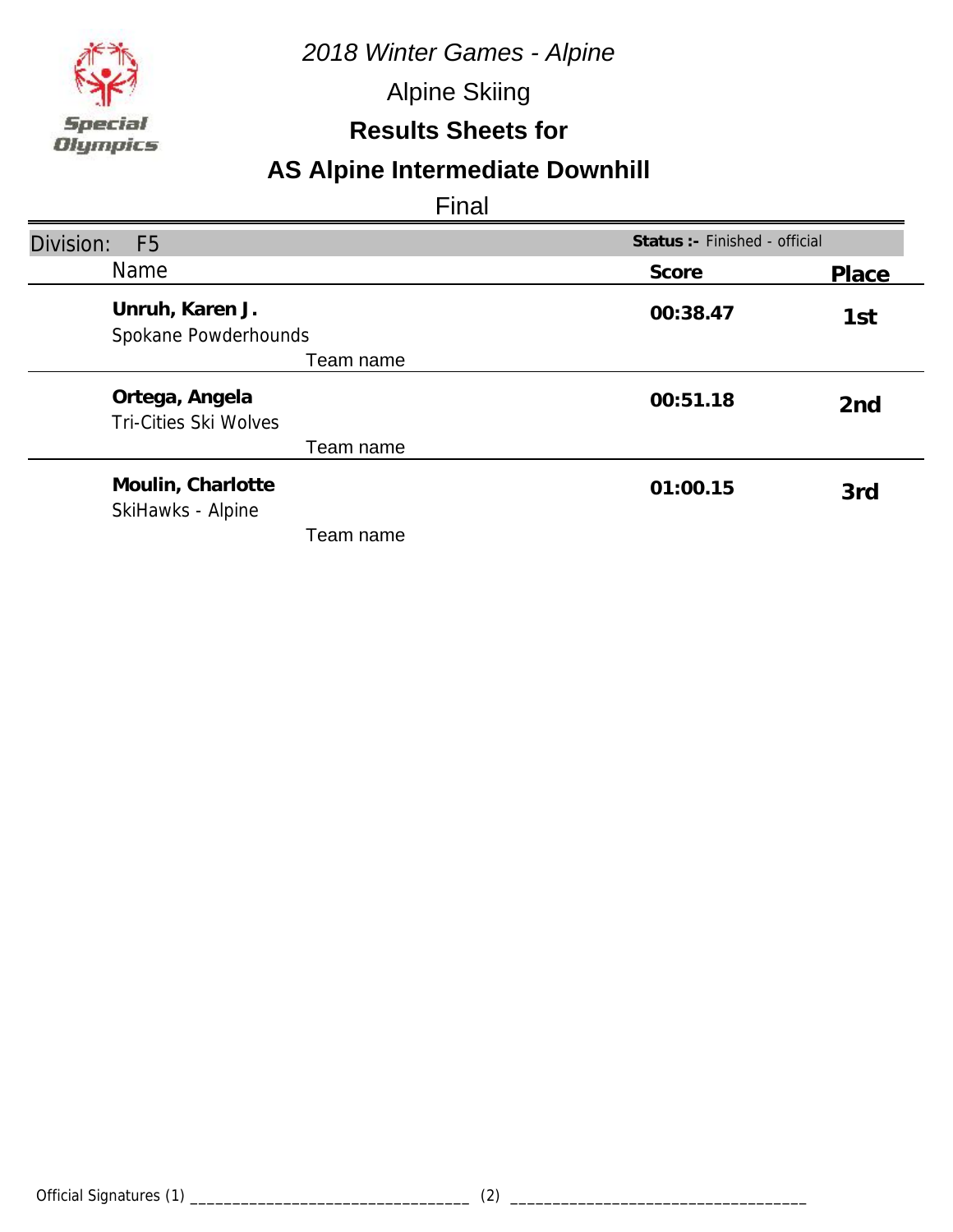

Alpine Skiing

### **Results Sheets for**

# **AS Alpine Intermediate Downhill**

| Division:<br>F <sub>6</sub>                                  |          | Status : - Finished - official |  |
|--------------------------------------------------------------|----------|--------------------------------|--|
| <b>Name</b>                                                  | Score    | Place                          |  |
| Lawrence, Nicole Marie Gulack<br>49 Degrees North Stars      | 00:30.91 | 1st                            |  |
| Team name                                                    |          |                                |  |
| Sams, Morgan                                                 | 00:49.50 | 2 <sub>nd</sub>                |  |
| Mission Ridge Mountain Lions<br>Team name                    |          |                                |  |
| Fox, Nichole A<br>Cascade Ridge Racers - Alpine<br>Team name | 01:19.47 | 3rd                            |  |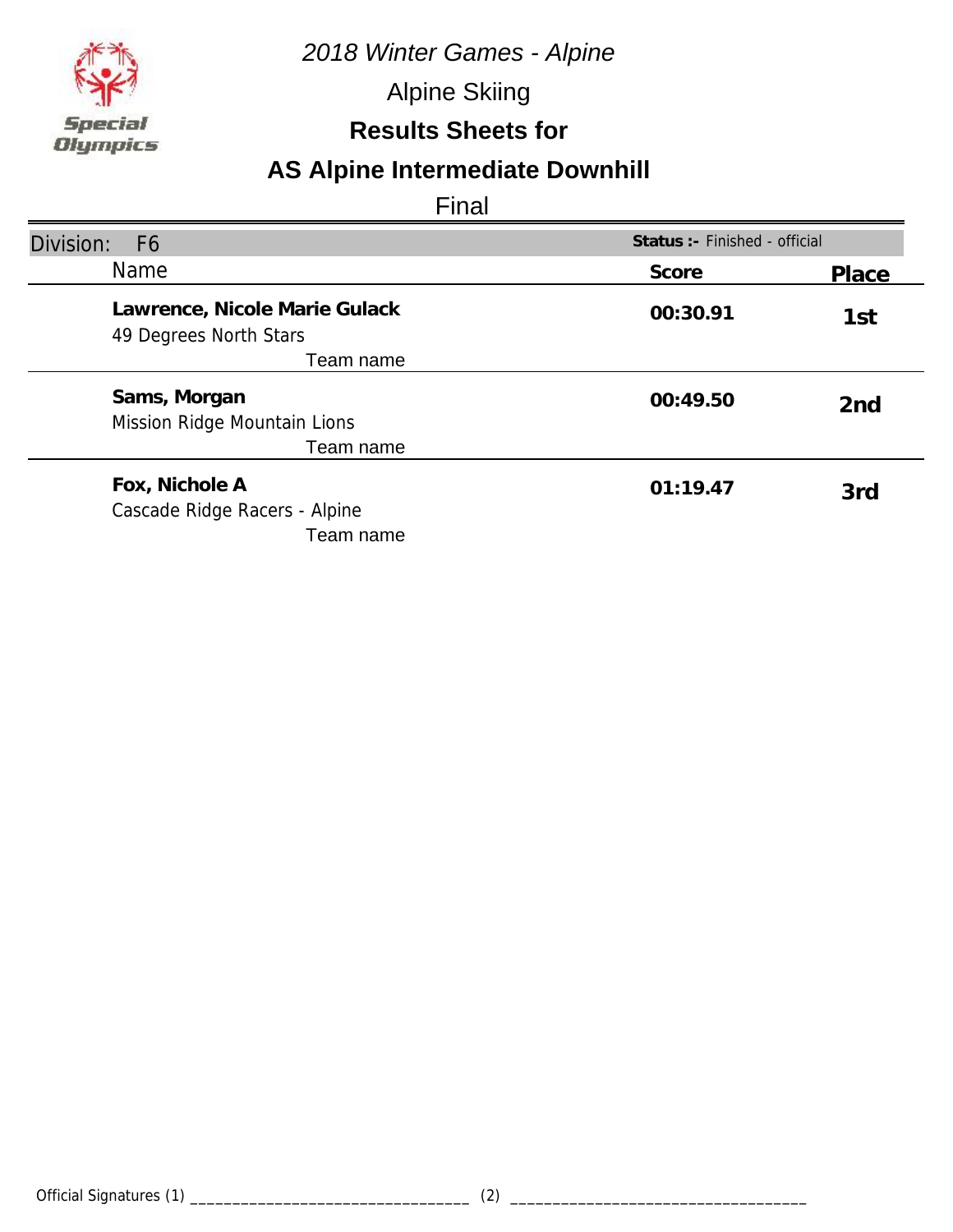

Alpine Skiing

### **Results Sheets for**

# **AS Alpine Intermediate Downhill**

| Division:<br>M1                                                    | Status :- Finished - official |                 |
|--------------------------------------------------------------------|-------------------------------|-----------------|
| Name                                                               | Score                         | Place           |
| Skiba, Brendon A.<br>Tri-Cities Ski Wolves<br>Team name            | 00:25.19                      | 1st             |
| George, Daniel Justin<br>Mission Ridge Mountain Lions<br>Team name | 00:26.53                      | 2 <sub>nd</sub> |
| Pearce, Jordan<br><b>Riverside Racers</b><br>Team name             | 00:31.88                      | 3rd             |
| Dever, Teasun<br>Sno Phantoms - Alpine<br>Team name                | 00:42.82                      | 4th             |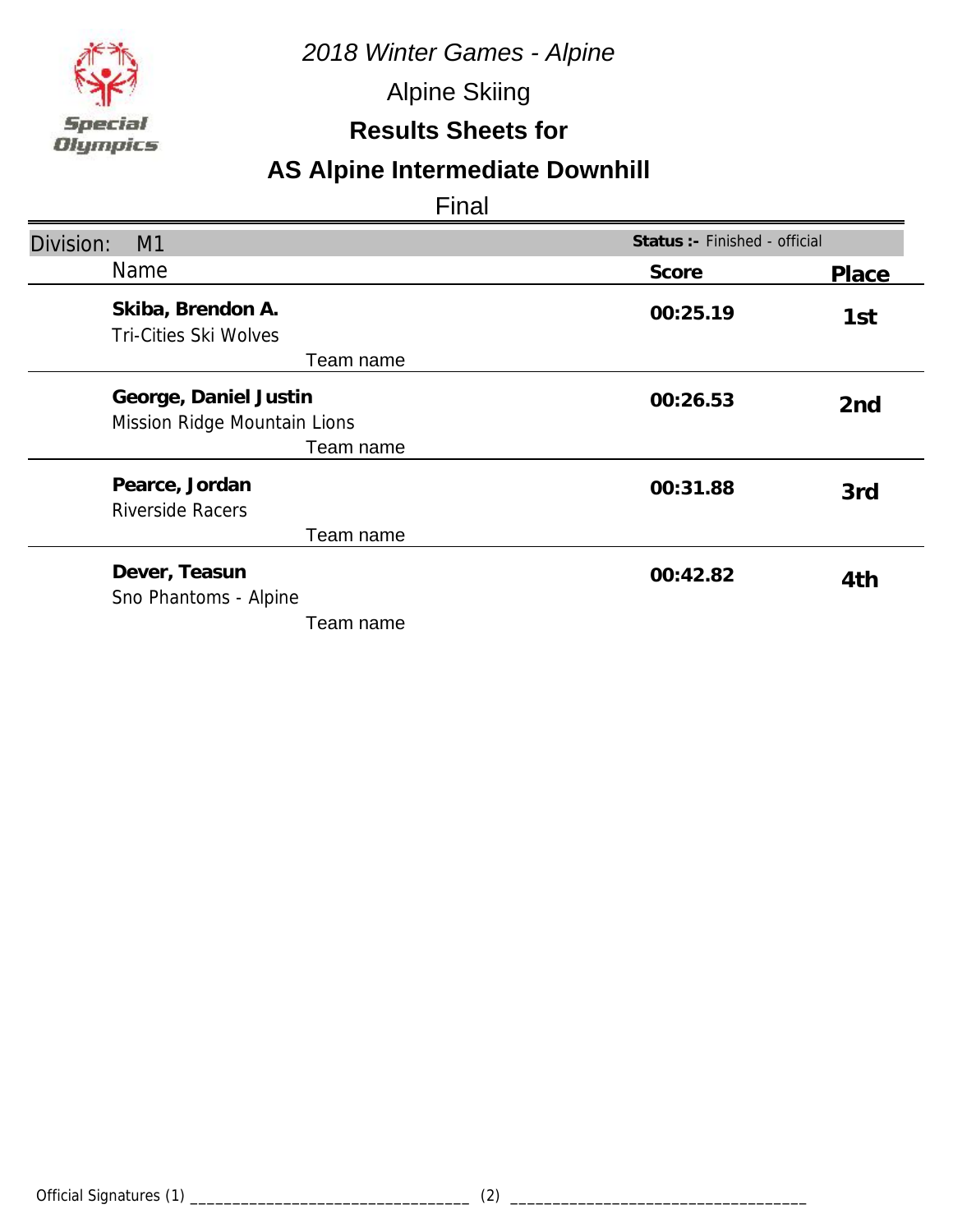

Alpine Skiing

### **Results Sheets for**

# **AS Alpine Intermediate Downhill**

| Division:<br>M <sub>2</sub>                                    | Status :- Finished - official |                 |
|----------------------------------------------------------------|-------------------------------|-----------------|
| <b>Name</b>                                                    | Score                         | <b>Place</b>    |
| Sebastian, Matthew<br>SkiHawks - Alpine                        | 00:24.69                      | 1st             |
| Team name<br>MacInnes, Nathaniel<br>SkiHawks - Alpine          | 00:25.25                      | 2 <sub>nd</sub> |
| Team name                                                      |                               |                 |
| Chadwick, David<br>Cascade Ridge Racers - Alpine<br>Team name  | 00:25.60                      | 3rd             |
| German, Nicholas<br>Cascade Ridge Racers - Alpine<br>Team name | 00:25.75                      | 4th             |
| Rands, Tyler<br>SkiHawks - Alpine<br>Team name                 | 00:26.00                      | 5th             |
| McBroom, David<br>Cascade Ridge Racers - Alpine<br>Team name   | 00:26.66                      | 6th             |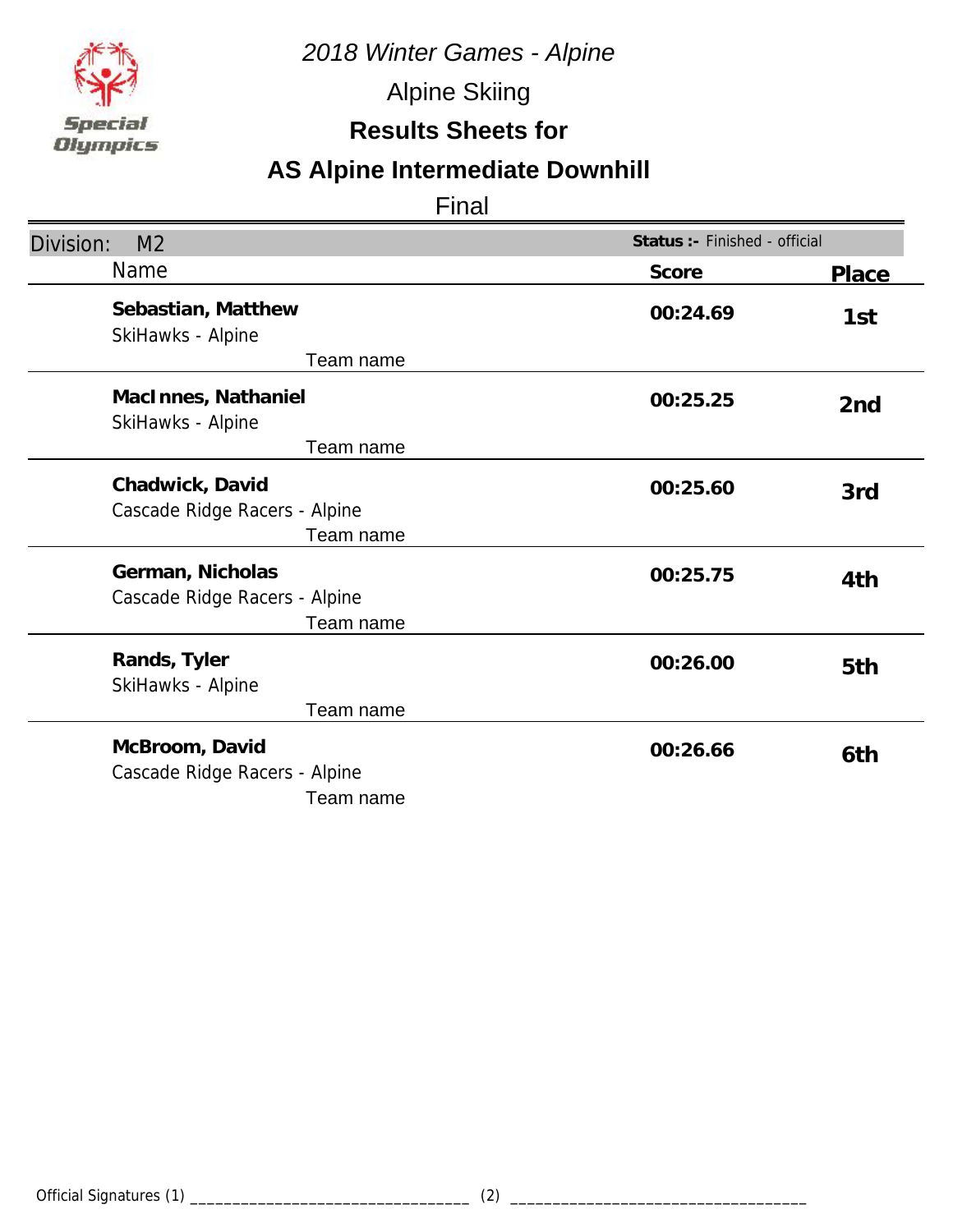

Alpine Skiing

### **Results Sheets for**

# **AS Alpine Intermediate Downhill**

| Division:<br>M <sub>3</sub>                     |          | Status : - Finished - official |  |
|-------------------------------------------------|----------|--------------------------------|--|
| <b>Name</b>                                     | Score    | Place                          |  |
| Campeau, Brandon Lee<br><b>Bluewood Bombers</b> | 00:24.31 | 1st                            |  |
| Team name                                       |          |                                |  |
| Williams, Nathan<br><b>Bluewood Bombers</b>     | 00:26.66 | 2 <sub>nd</sub>                |  |
| Team name                                       |          |                                |  |
| Card, Erik<br>Mission Ridge Mountain Lions      | 00:34.78 | 3rd                            |  |
| Team name                                       |          |                                |  |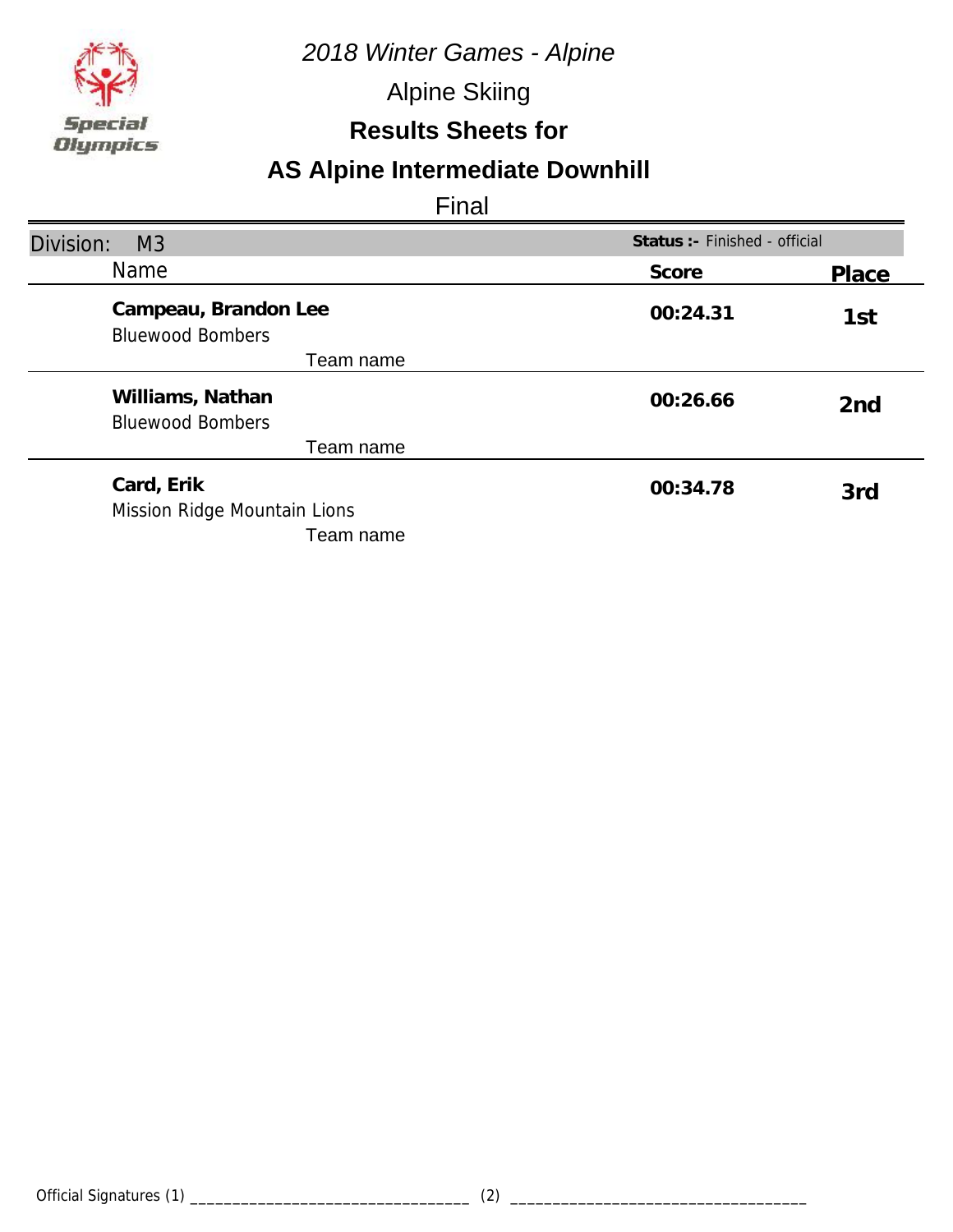

Alpine Skiing

### **Results Sheets for**

# **AS Alpine Intermediate Downhill**

| Division:<br>M <sub>4</sub>                   |          | Status :- Finished - official |  |
|-----------------------------------------------|----------|-------------------------------|--|
| Name                                          | Score    | Place                         |  |
| Marshall, Trent<br>SkiHawks - Alpine          | 00:27.41 | 1st                           |  |
| Team name                                     |          |                               |  |
| Fielding, Ryan M<br>Sno Phantoms - Alpine     | 00:35.16 | 2 <sub>nd</sub>               |  |
| Team name                                     |          |                               |  |
| Gulack, Kristian T.<br>49 Degrees North Stars | 00:48.00 | 3rd                           |  |
| Team name                                     |          |                               |  |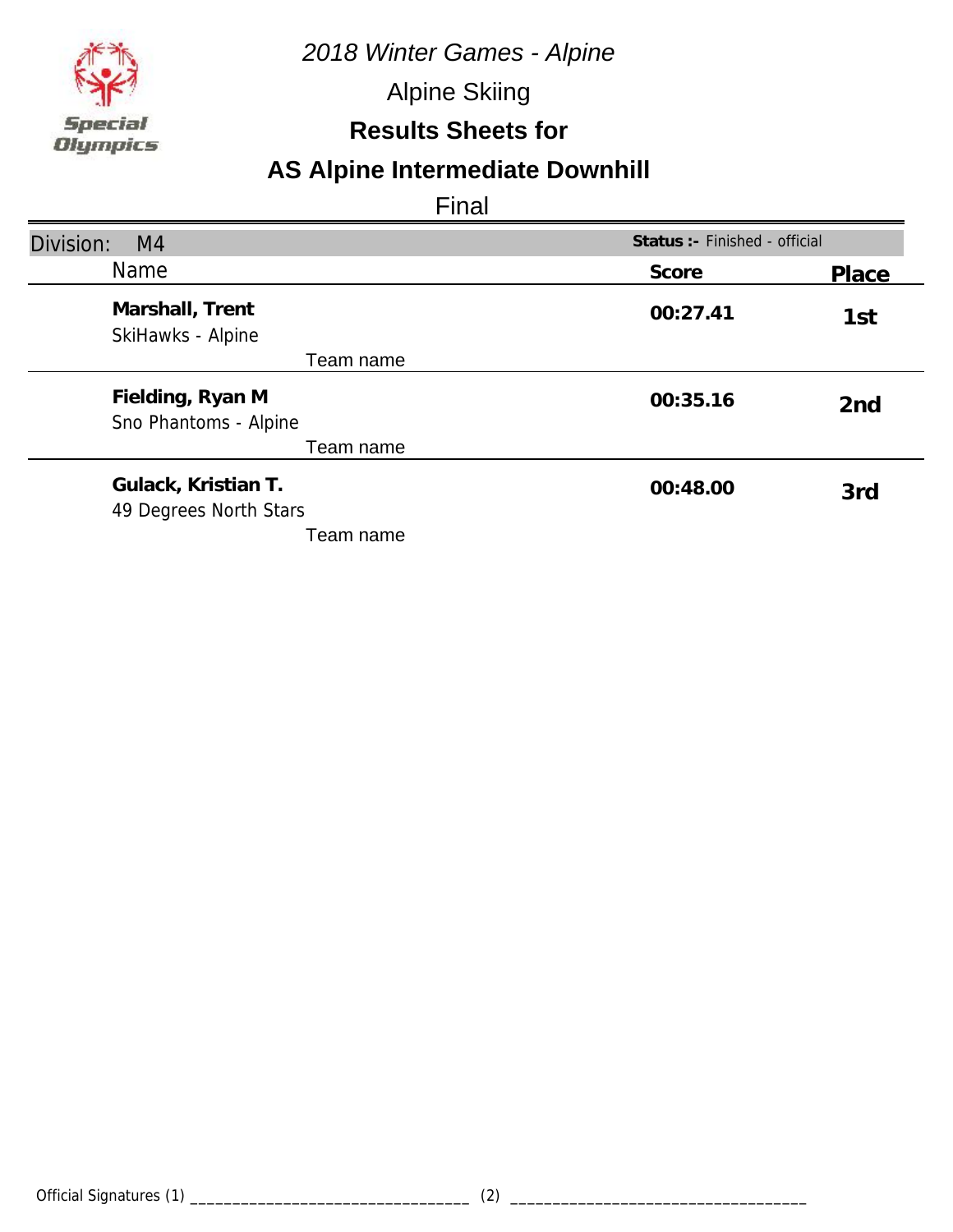

Alpine Skiing

### **Results Sheets for**

# **AS Alpine Intermediate Downhill**

| Division:<br>M <sub>5</sub>                         |          | Status :- Finished - official |  |
|-----------------------------------------------------|----------|-------------------------------|--|
| <b>Name</b>                                         | Score    | Place                         |  |
| O'Brien, Mark<br><b>Tri-Cities Ski Wolves</b>       | 00:37.75 | 1st                           |  |
| Team name                                           |          |                               |  |
| Lorenz, Alan Turner<br>Mission Ridge Mountain Lions | 01:27.49 | 2 <sub>nd</sub>               |  |
| Team name                                           |          |                               |  |
| Peters, Bill<br><b>Tri-Cities Ski Wolves</b>        | 02:56.72 | 3rd                           |  |
| Team name                                           |          |                               |  |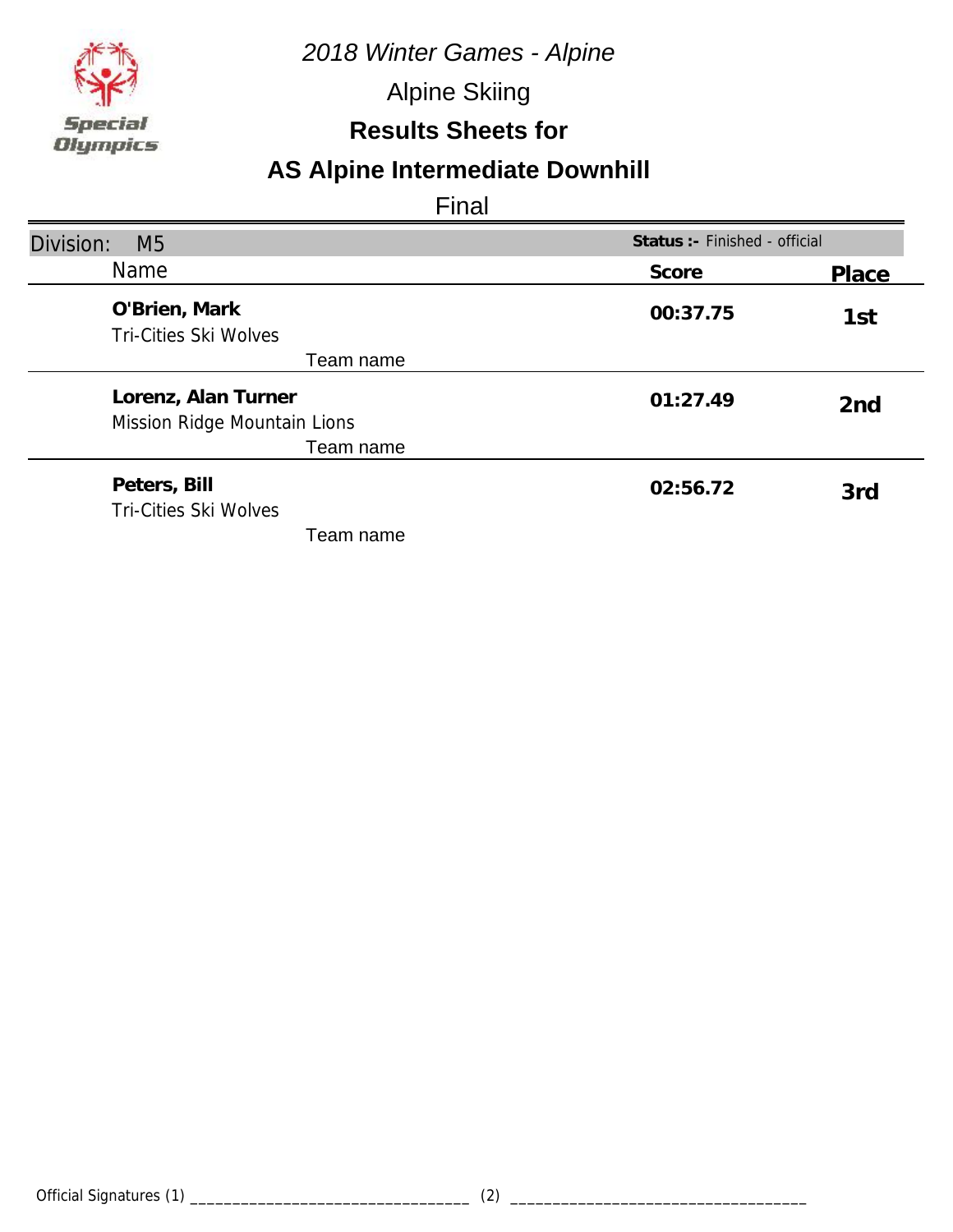

Alpine Skiing

**Results Sheets for**

# **AS Alpine Intermediate Unified Downhill**

| Status : - Finished - official<br>Division:<br>F <sub>1</sub> |          |                 |
|---------------------------------------------------------------|----------|-----------------|
| <b>Name</b>                                                   | Score    | Place           |
| Boschker, Rachel<br><b>Bluewood Bombers</b>                   | 00:24.59 | 1st             |
| Team name Bluewood Bombe                                      |          |                 |
| Gradwohl, Rachel<br><b>Bluewood Bombers</b>                   | 00:25.00 | 1st             |
| Team name Bluewood Bombe                                      |          |                 |
| Schuele-VanAken, Johanna E.<br>Spokane Powderhounds           | 00:33.50 | 2 <sub>nd</sub> |
| Team name Spokane Powderl                                     |          |                 |
| Whitney, Daisy<br>Spokane Powderhounds                        | 00:29.09 | 2 <sub>nd</sub> |
| Team name Spokane Powderl                                     |          |                 |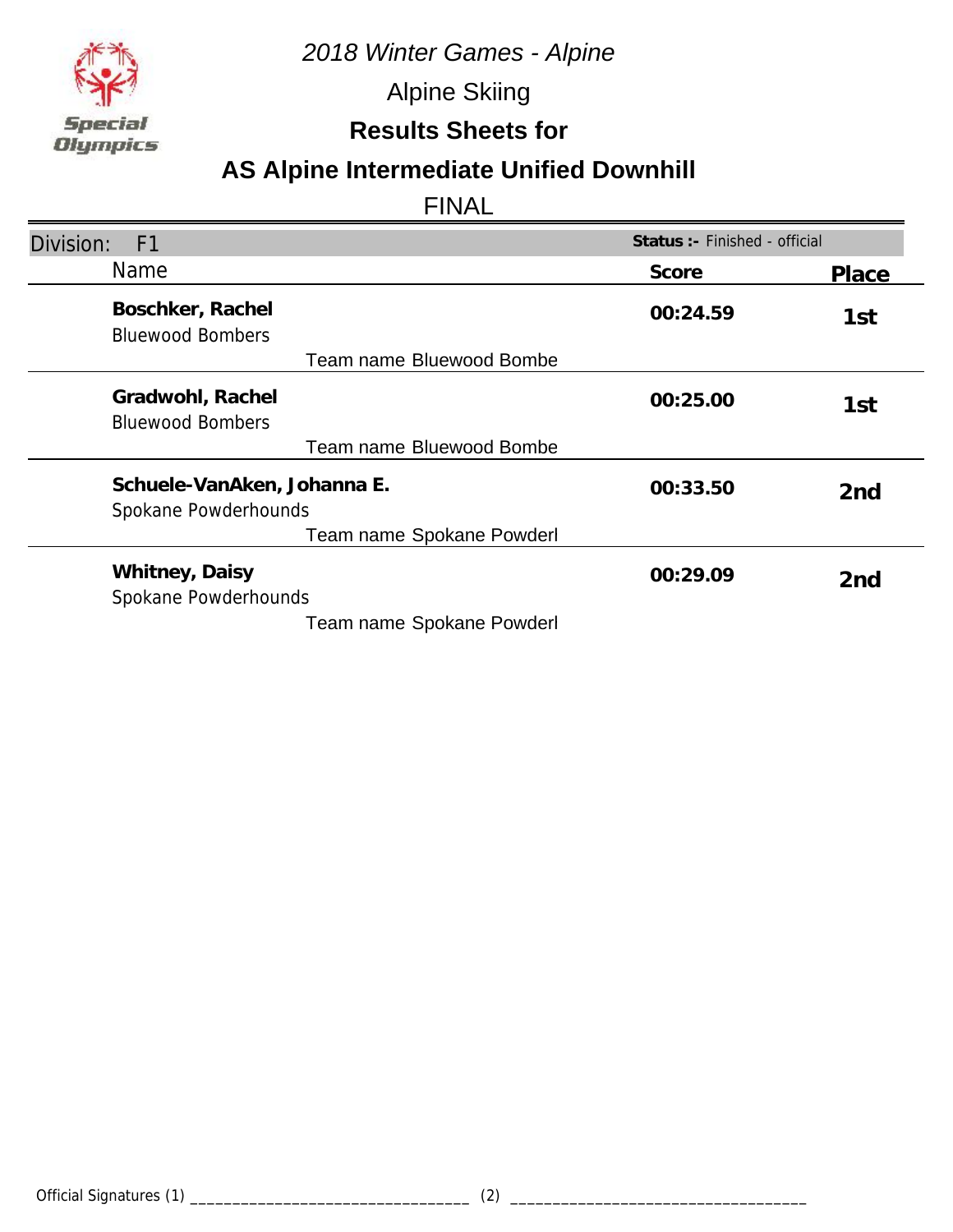

Alpine Skiing

**Results Sheets for**

# **AS Alpine Intermediate Unified Downhill**

| Status : - Finished - official<br>Division:<br>F <sub>2</sub> |          |                 |
|---------------------------------------------------------------|----------|-----------------|
| Name                                                          | Score    | <b>Place</b>    |
| Nash, Helen<br>SkiHawks - Alpine                              | 00:27.47 | 1st             |
| Team name Polly/Nash                                          |          |                 |
| Polly, Margo<br>SkiHawks - Alpine                             | 00:22.28 | 1st             |
| Team name Polly/Nash                                          |          |                 |
| Kilpatrick, Ruthie<br>Spokane Powderhounds                    | 00:28.35 | 2 <sub>nd</sub> |
| Team name Spokane Powderl                                     |          |                 |
| Ripley, Breanna<br>Spokane Powderhounds                       | 00:26.84 | 2 <sub>nd</sub> |
| Team name Spokane Powderl                                     |          |                 |
| McCoy, Marnie O'Neill<br>Spokane Powderhounds                 | 00:25.81 | 3rd             |
| Team name Spokane Powderl                                     |          |                 |
| O'Neill-McCoy, Anna<br>Spokane Powderhounds                   | 02:22.00 | 3rd             |
| Team name Spokane Powderl                                     |          |                 |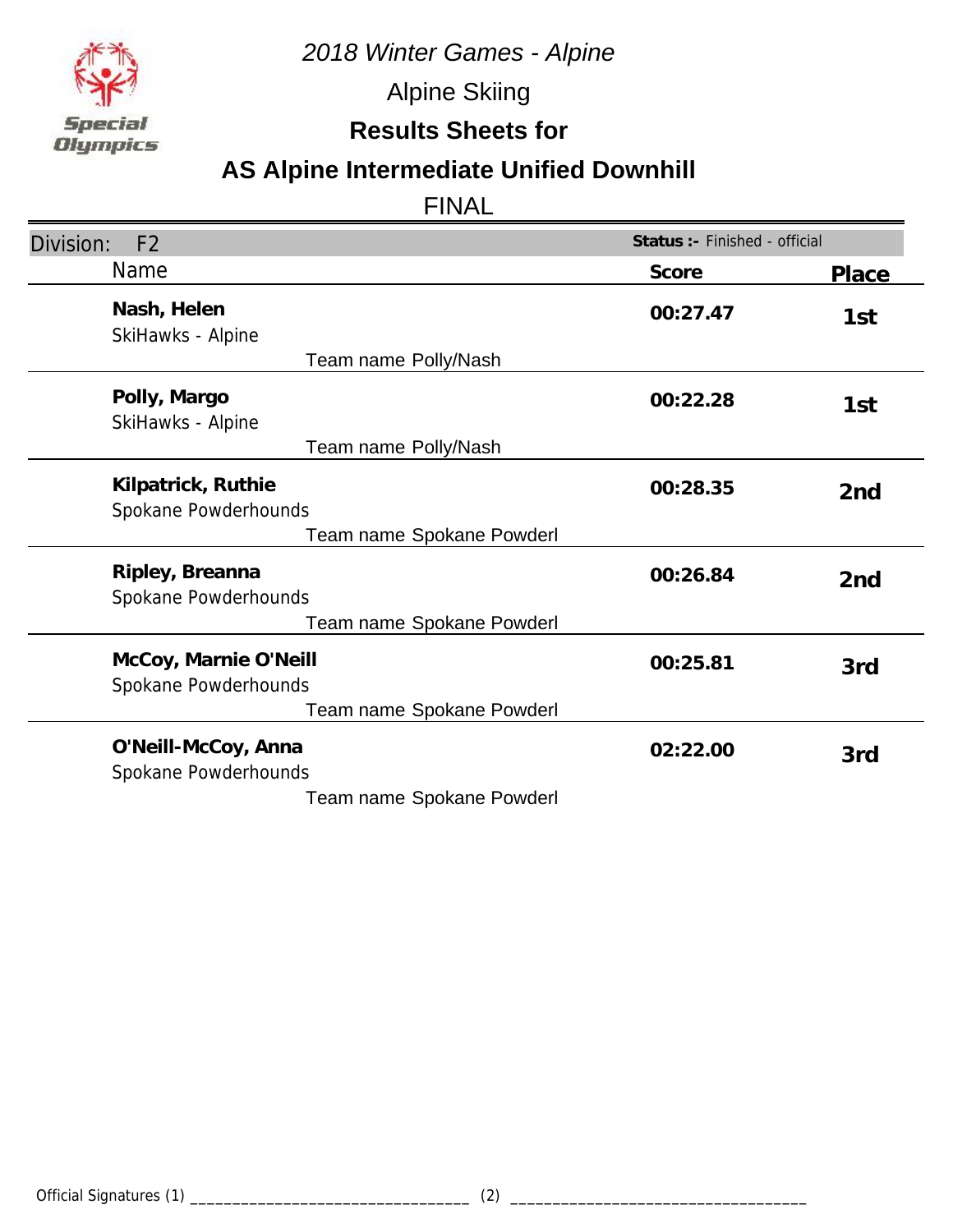

Alpine Skiing

**Results Sheets for**

# **AS Alpine Intermediate Unified Downhill**

| Division:<br>M1                               | Status :- Finished - official |                 |
|-----------------------------------------------|-------------------------------|-----------------|
| <b>Name</b>                                   | Score                         | Place           |
| Lemmon, Jonathan<br>SkiHawks - Alpine         | 00:20.82                      | 1st             |
| Team name Lemmon/Porter                       |                               |                 |
| Porter, James<br>SkiHawks - Alpine            | 00:25.31                      | 1st             |
| Team name Lemmon/Porter                       |                               |                 |
| Brown, Asher<br>SkiHawks - Alpine             | 00:27.90                      | 2 <sub>nd</sub> |
| Team name Graff/Brown                         |                               |                 |
| Graf, Randy<br>SkiHawks - Alpine              | 00:21.47                      | 2 <sub>nd</sub> |
| Team name Graff/Brown                         |                               |                 |
| McLaughlin, Jennie L.<br>Spokane Powderhounds | 00:26.47                      | 3rd             |
| Team name Spokane Powderl                     |                               |                 |
| Willis, Charles Win<br>Spokane Powderhounds   | 00:25.25                      | 3rd             |
| Team name Spokane Powderl                     |                               |                 |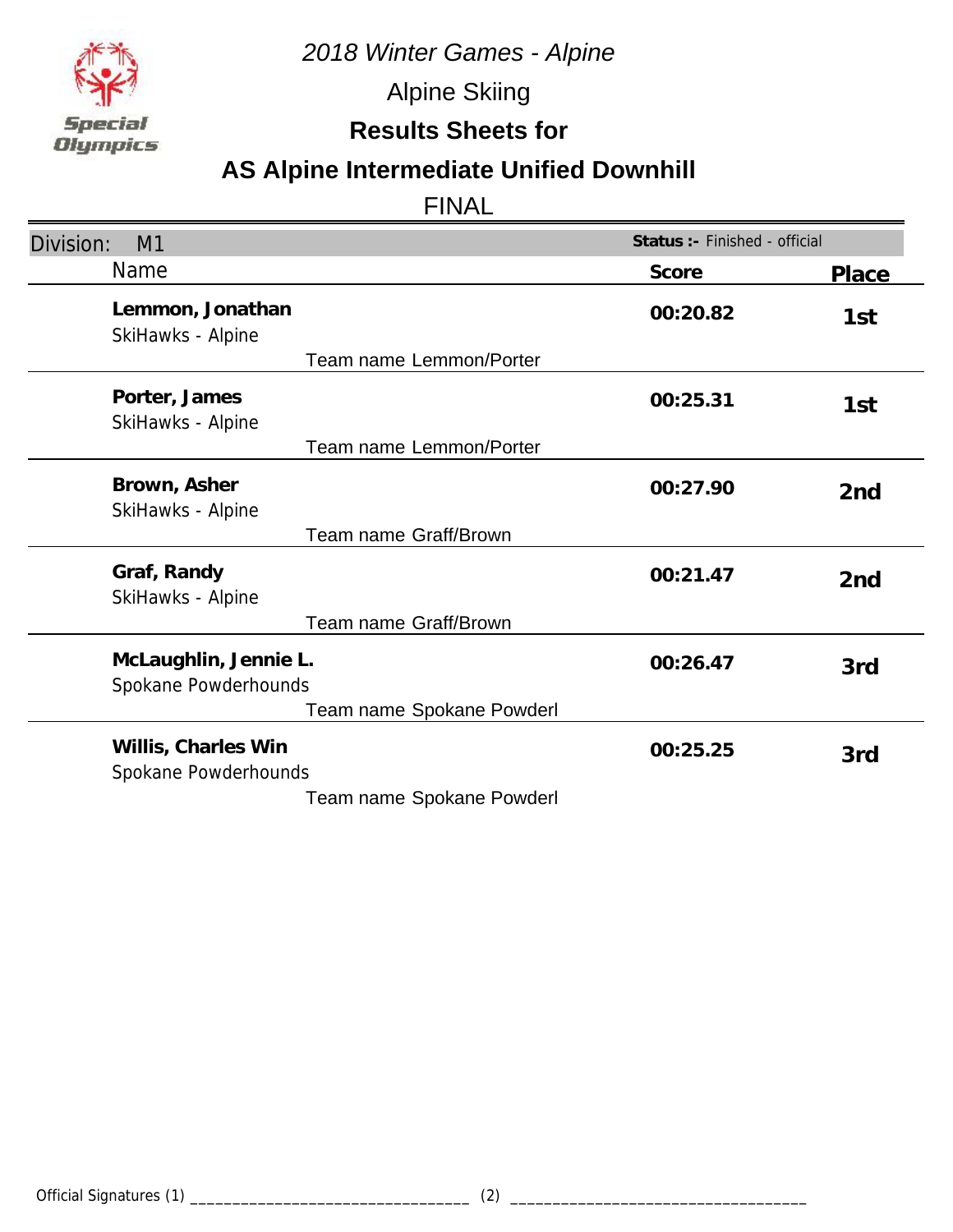

Alpine Skiing

**Results Sheets for**

# **AS Alpine Intermediate Unified Downhill**

| Division:<br>M <sub>2</sub>                       | Status :- Finished - official |                 |
|---------------------------------------------------|-------------------------------|-----------------|
| Name                                              | Score                         | Place           |
| Combs, Haden<br>SkiHawks - Alpine                 | 00:33.05                      | 1st             |
| Team name Prochazka/Comb                          |                               |                 |
| prochazka, chris<br>SkiHawks - Alpine             | 00:18.41                      | 1st             |
| Team name Prochazka/Comb                          |                               |                 |
| Chisum, Dalton<br>Baker 542 Ride-Alpine           | 00:34.22                      | 2 <sub>nd</sub> |
| <b>Team name Chisum/Olmsted</b>                   |                               |                 |
| Olmstead, Joseph Patrick<br>Baker 542 Ride-Alpine | 00:20.72                      | 2 <sub>nd</sub> |
| Team name Chisum/Olmsted                          |                               |                 |
| Merrell, Anthony James<br>Spokane Powderhounds    | 00:25.93                      | 3rd             |
| Team name Spokane Powderl                         |                               |                 |
| Traver, Stephanie<br>Spokane Powderhounds         | 02:15.06                      | 3rd             |
| Team name Spokane Powderl                         |                               |                 |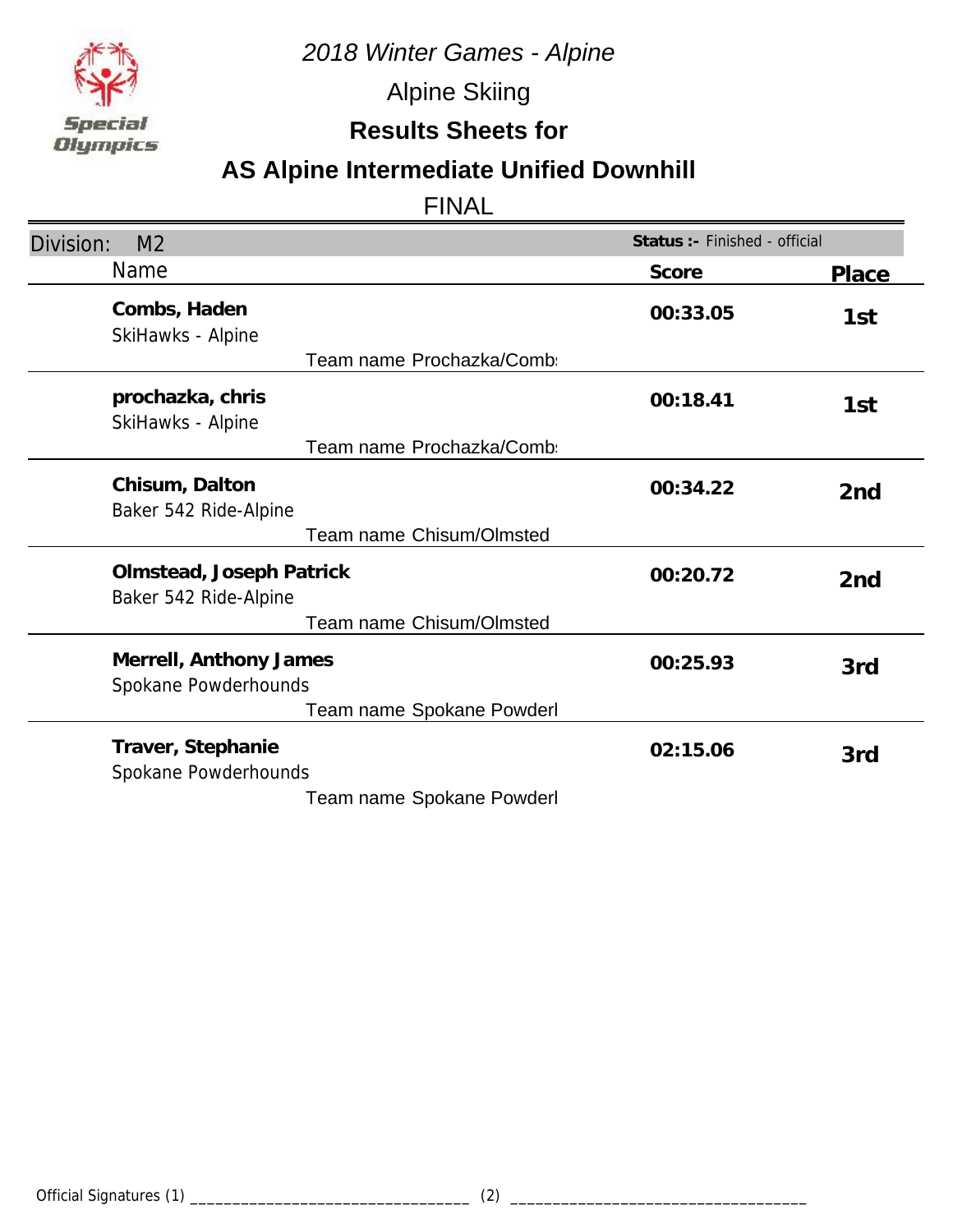*2018 Winter Games - Alpine*

Alpine Skiing

### **Results Sheets for**

# **AS Alpine Novice Downhill**

| Division:<br>F <sub>1</sub>                  | Status :- Finished - official |                 |
|----------------------------------------------|-------------------------------|-----------------|
| <b>Name</b>                                  | Score                         | Place           |
| Bartholick, Miya<br>Baker 542 Ride-Alpine    | 00:31.88                      | 1st             |
| Team name                                    |                               |                 |
| Bartholick, Aleeyah<br>Baker 542 Ride-Alpine | 00:32.00                      | 2 <sub>nd</sub> |
| Team name                                    |                               |                 |
| Vecchiet, Kate<br>Sno Phantoms - Alpine      | 00:37.71                      | 3rd             |
| Team name                                    |                               |                 |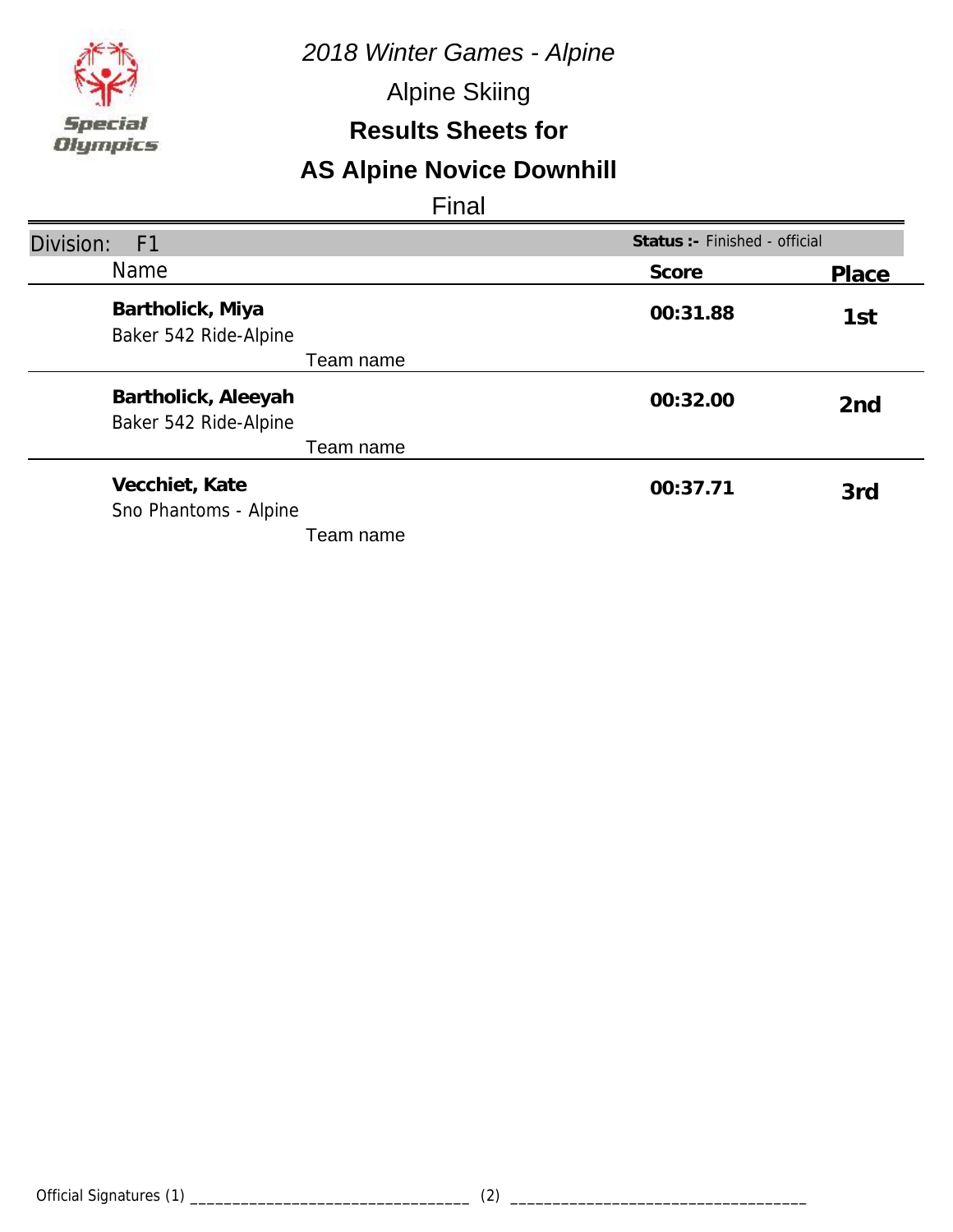*2018 Winter Games - Alpine*

Alpine Skiing

### **Results Sheets for**

# **AS Alpine Novice Downhill**

| Status :- Finished - official<br>Division:<br>F <sub>2</sub>  |          |                 |
|---------------------------------------------------------------|----------|-----------------|
| Name                                                          | Score    | Place           |
| Burrows, Grace<br>SkiHawks - Alpine                           | 00:38.58 | 1st             |
| Team name                                                     |          |                 |
| Rood, Claudia<br><b>Riverside Racers</b>                      | 00:39.59 | 2 <sub>nd</sub> |
| Team name                                                     |          |                 |
| Houn, Amy<br>Spokane Powderhounds                             | 00:43.13 | 3rd             |
| Team name                                                     |          |                 |
| McIrvin, Jillian<br>Mission Ridge Mountain Lions<br>Team name | 00:54.85 | 4th             |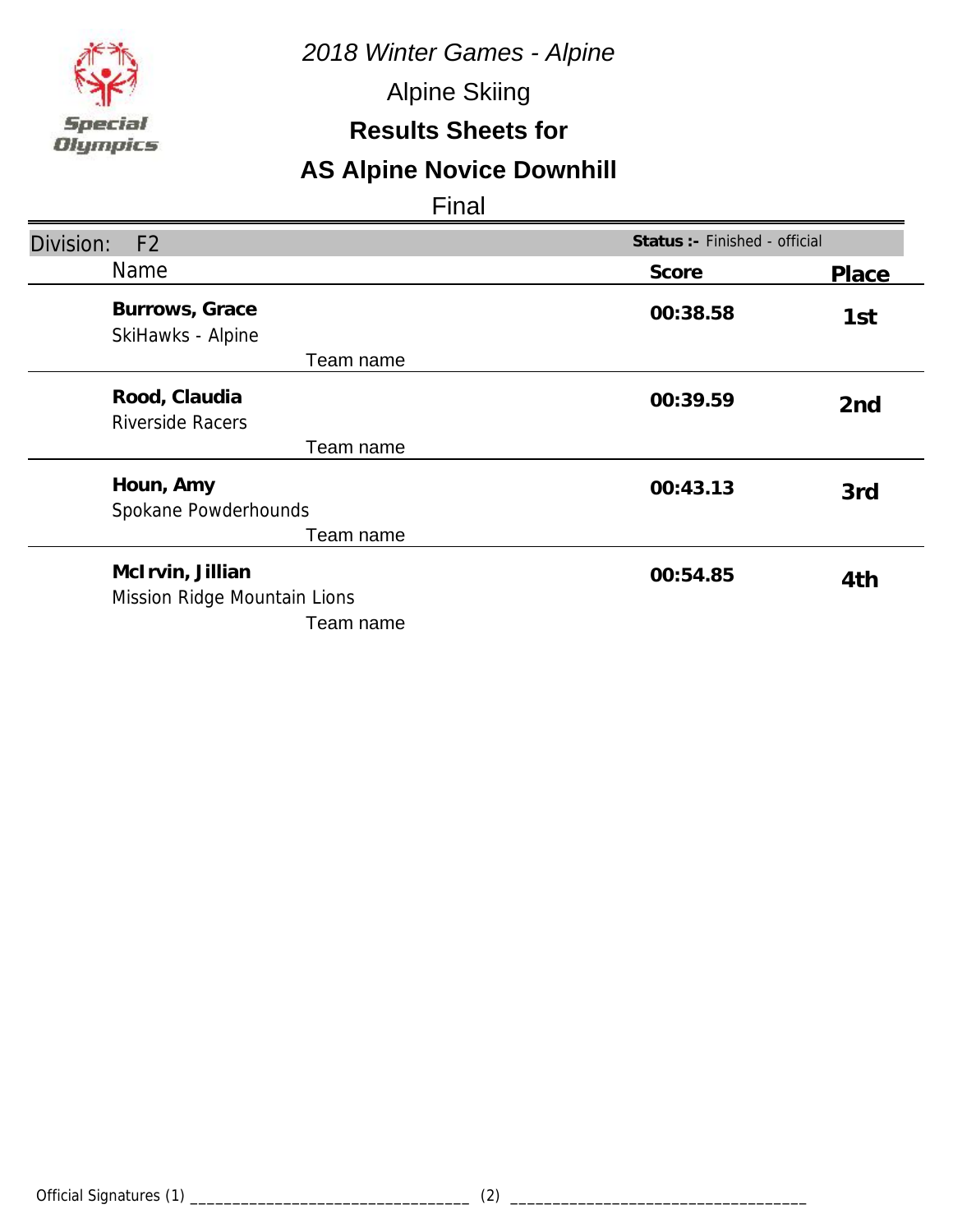*2018 Winter Games - Alpine*

Alpine Skiing

### **Results Sheets for**

# **AS Alpine Novice Downhill**

| Division:<br>F <sub>3</sub>                                     | Status :- Finished - official |                 |
|-----------------------------------------------------------------|-------------------------------|-----------------|
| Name                                                            | Score                         | Place           |
| McDonough, Mary<br>SkiHawks - Alpine                            | 00:32.59                      | 1st             |
| Team name                                                       |                               |                 |
| Schell, Christina<br>Cascade Ridge Racers - Alpine<br>Team name | 00:38.18                      | 2 <sub>nd</sub> |
| Simpson, Nancy<br>SkiHawks - Alpine<br>Team name                | 00:39.06                      | 3rd             |
| Shagen, Carolyn E.<br>Spokane Powderhounds<br>Team name         | DQ                            | DO              |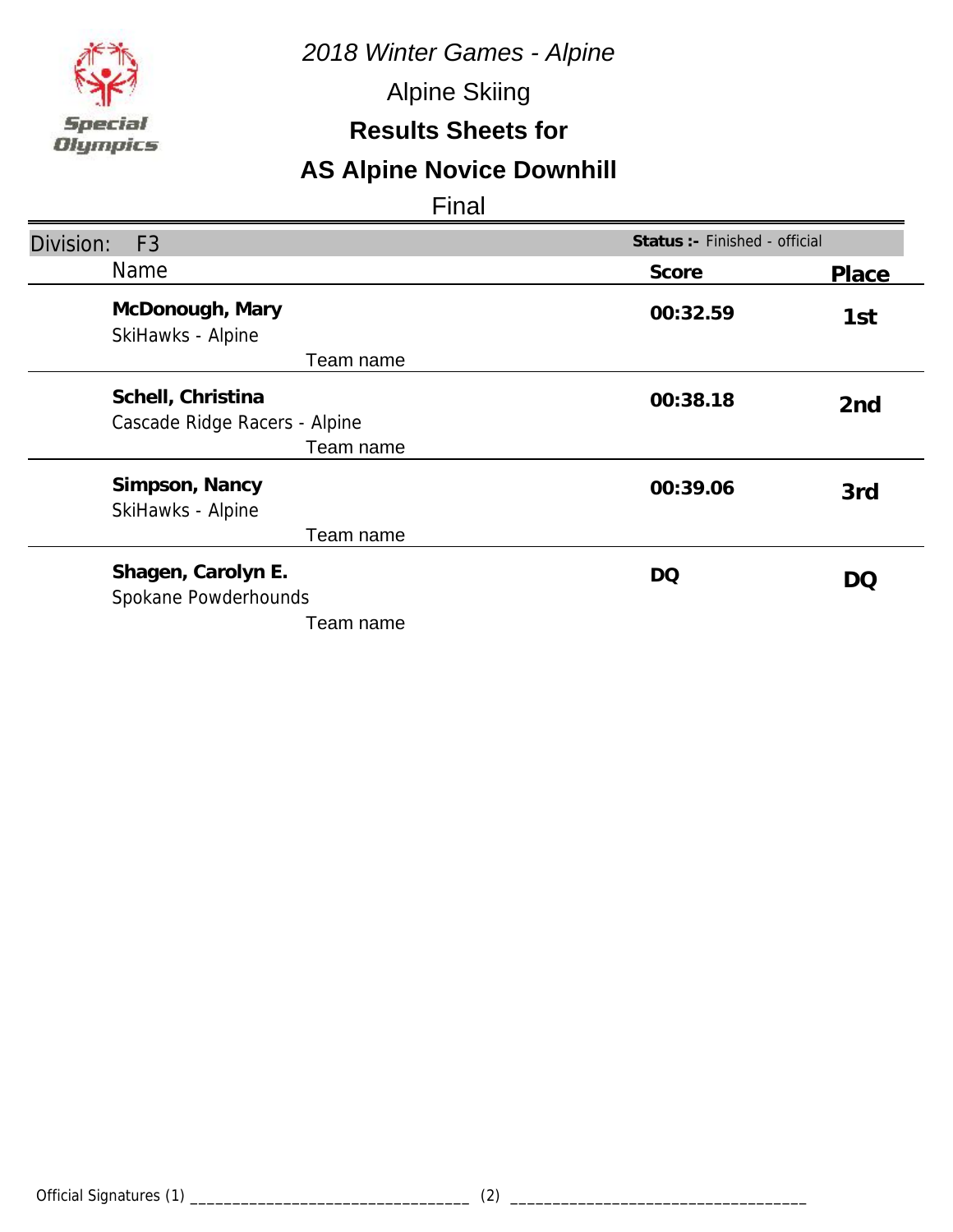*2018 Winter Games - Alpine*

Alpine Skiing

### **Results Sheets for**

# **AS Alpine Novice Downhill**

| Division:<br>M1                               | Status : - Finished - official |                 |
|-----------------------------------------------|--------------------------------|-----------------|
| <b>Name</b>                                   | Score                          | Place           |
| Ennis, Robert<br>SkiHawks - Alpine            | 00:31.22                       | 1st             |
| Team name                                     |                                |                 |
| Taylor, Aarik<br>Mission Ridge Mountain Lions | 01:03.31                       | 2 <sub>nd</sub> |
| Team name                                     |                                |                 |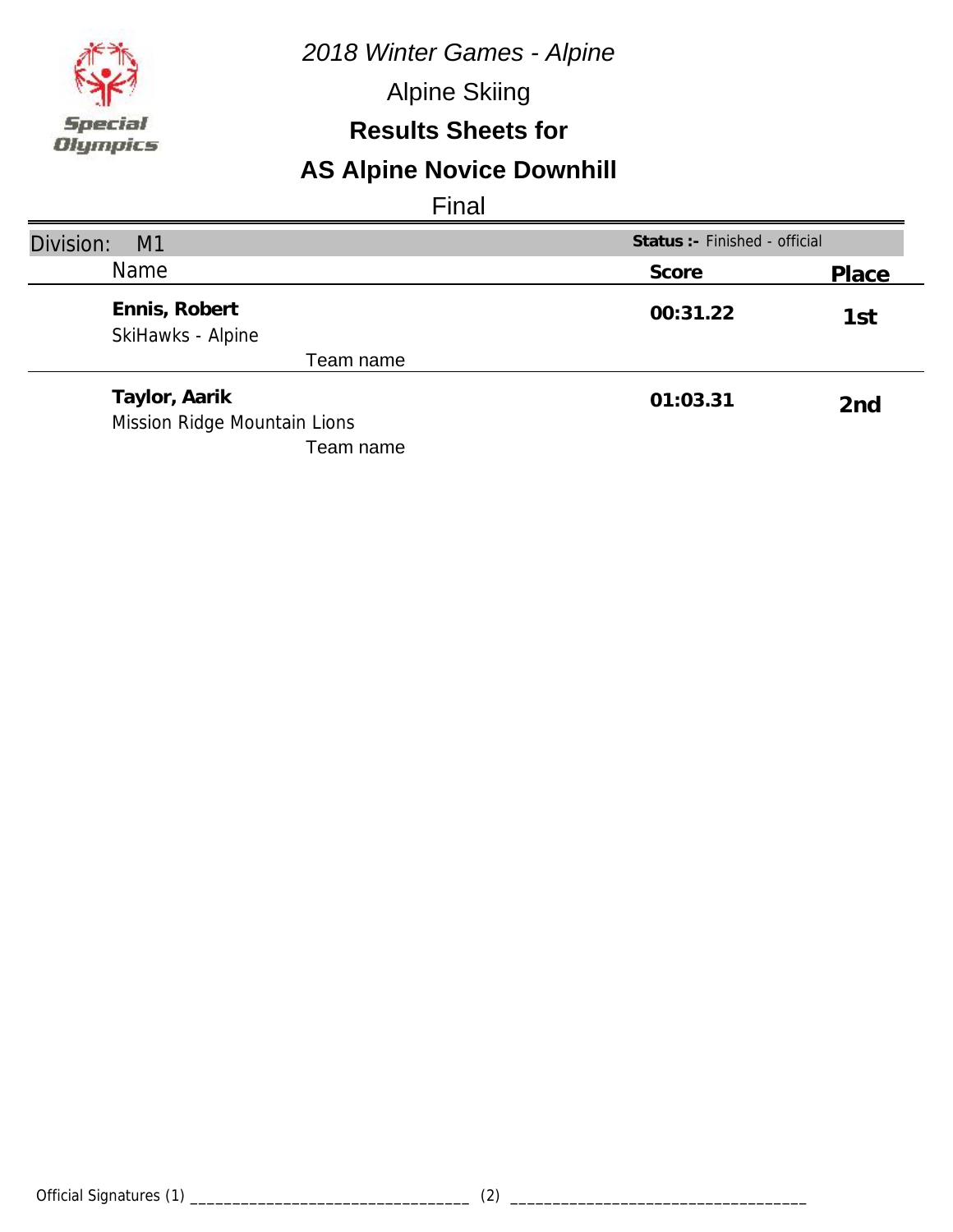*2018 Winter Games - Alpine*

Alpine Skiing

### **Results Sheets for**

# **AS Alpine Novice Downhill**

| Division:<br>M <sub>2</sub>                              |          | Status :- Finished - official |  |
|----------------------------------------------------------|----------|-------------------------------|--|
| <b>Name</b>                                              | Score    | Place                         |  |
| Strums, Carter<br>SkiHawks - Alpine                      | 00:35.25 | 1st                           |  |
| Team name                                                |          |                               |  |
| Richards, Coe P.<br><b>Bluewood Bombers</b>              | 00:35.72 | 2 <sub>nd</sub>               |  |
| Team name                                                |          |                               |  |
| Baird, Jake<br>Mission Ridge Mountain Lions<br>Team name | 00:47.03 | 3rd                           |  |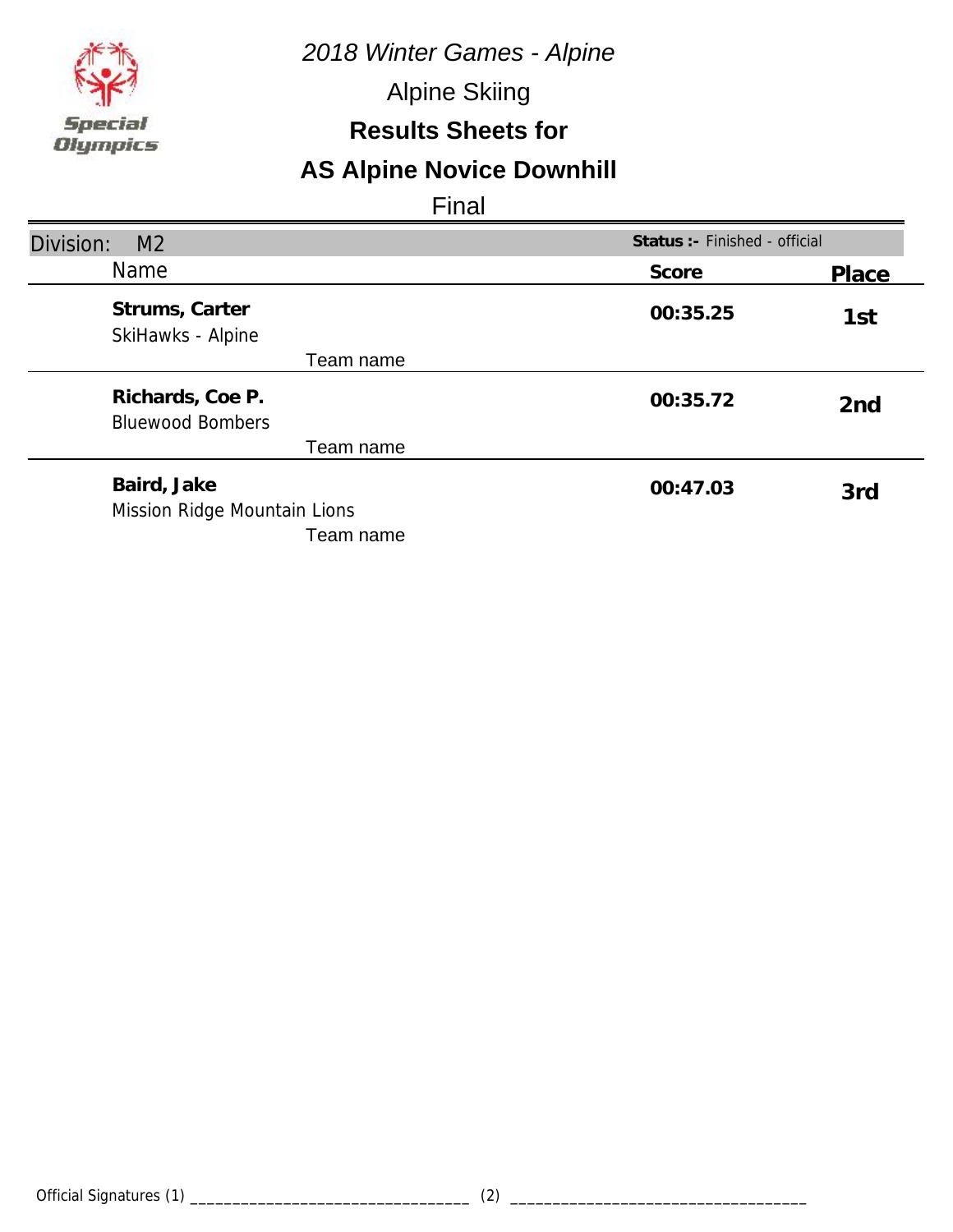*2018 Winter Games - Alpine*

Alpine Skiing

### **Results Sheets for**

# **AS Alpine Novice Downhill**

| Division:<br>M <sub>3</sub>               | Status :- Finished - official |                 |
|-------------------------------------------|-------------------------------|-----------------|
| <b>Name</b>                               | Score                         | Place           |
| Halbett, Gavin<br>SkiHawks - Alpine       | 00:33.12                      | 1st             |
| Team name                                 |                               |                 |
| Storm, Kevin<br>SkiHawks - Alpine         | 00:36.59                      | 2 <sub>nd</sub> |
| Team name                                 |                               |                 |
| Donnelly, Jack<br>Spokane Powderhounds    | 00:38.31                      | 3rd             |
| Team name                                 |                               |                 |
| Shepard, Jeremiah<br>Spokane Powderhounds | 00:41.84                      | 4th             |
| Team name                                 |                               |                 |
| Wilson, Tyler<br>Spokane Powderhounds     | 00:43.75                      | 5th             |
| Team name                                 |                               |                 |